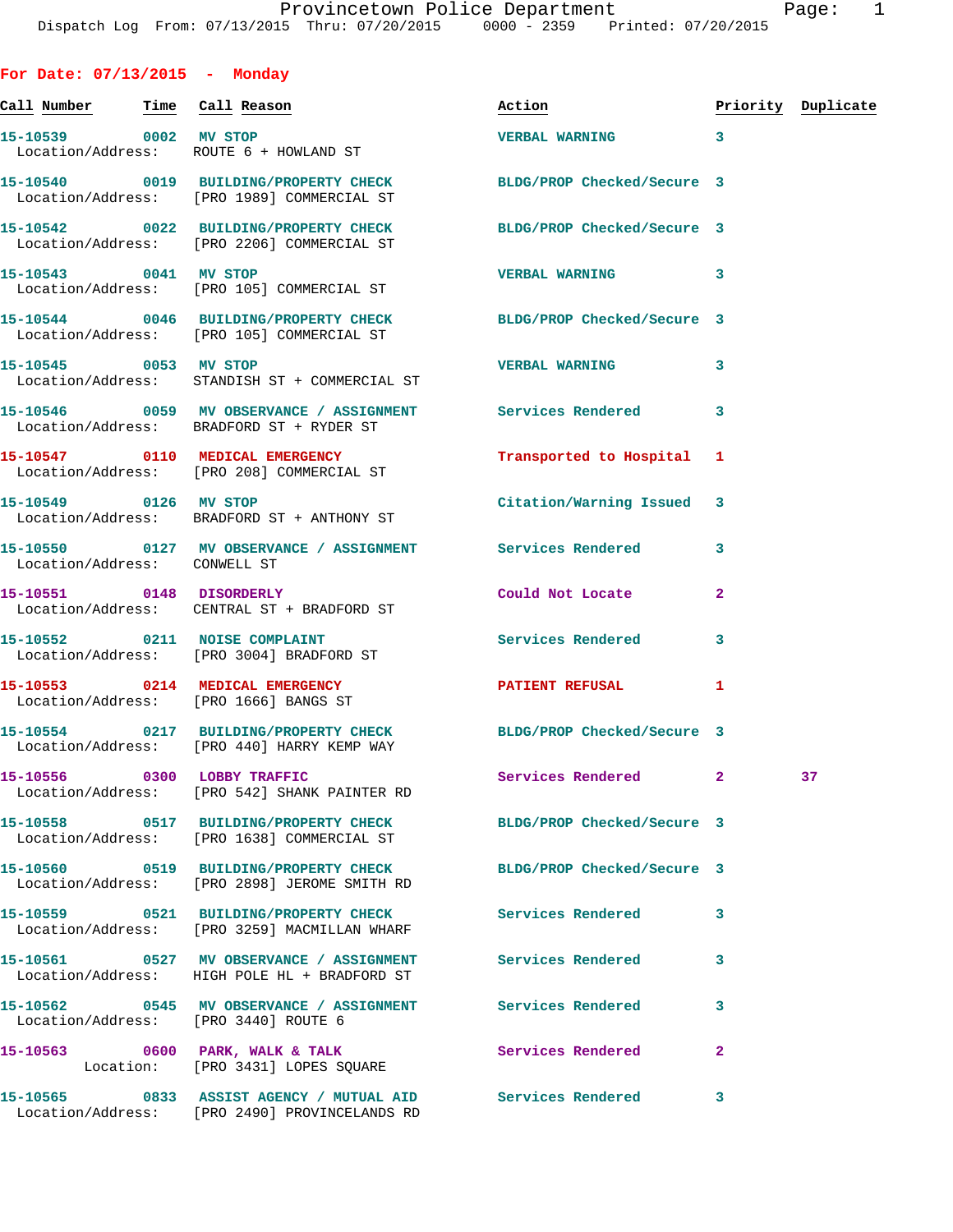|                                      | Provincetown Police Department<br>Dispatch Log From: 07/13/2015 Thru: 07/20/2015 0000 - 2359 Printed: 07/20/2015 |                           |              | Page: 2 |  |
|--------------------------------------|------------------------------------------------------------------------------------------------------------------|---------------------------|--------------|---------|--|
|                                      | 15-10566 0854 DOG IN MV Could Not Locate 2<br>Location/Address: [PRO 3296] SHANK PAINTER RD                      |                           |              |         |  |
|                                      | 15-10567 0857 BUILDING/PROPERTY CHECK BLDG/PROP Checked/Secure 3<br>Location/Address: [PRO 105] COMMERCIAL ST    |                           |              |         |  |
| Location/Address: FREEMAN ST         | 15-10568 0911 FOUND SAMSUNG CELLPHONE Services Rendered 3                                                        |                           |              |         |  |
|                                      | 15-10569 0917 MV OBSERVANCE / ASSIGNMENT Services Rendered 3<br>Location/Address: [PRO 221] COMMERCIAL ST        |                           |              |         |  |
| Location/Address: [PRO 2521] ROUTE 6 | 15-10570 0923 BUILDING/PROPERTY CHECK BLDG/PROP Checked/Secure 3                                                 |                           |              |         |  |
|                                      | 15-10571 0931 VERBAL SPEED<br>Location/Address: [PRO 2513] ROUTE 6                                               | <b>VERBAL WARNING 3</b>   |              |         |  |
|                                      | 15-10572 0959 911 MIS DIAL<br>Location/Address: [PRO 182] COMMERCIAL ST                                          | No Action Required 1      |              |         |  |
|                                      | 15-10573 1008 MEDICAL EMERGENCY<br>Location/Address: [PRO 72] PROVINCELANDS RD                                   | PATIENT REFUSAL           | $\mathbf{1}$ |         |  |
|                                      | 15-10574 1012 MV OBSERVANCE / ASSIGNMENT Services Rendered 3<br>Location/Address: [PRO 106] COMMERCIAL ST        |                           |              |         |  |
|                                      | 15-10575 1051 BUILDING/PROPERTY CHECK BLDG/PROP Checked/Secure 3<br>Location/Address: [PRO 105] COMMERCIAL ST    |                           |              |         |  |
|                                      | 15-10577 1124 CHEST PAINS/TRANSPORT<br>Location/Address: [PRO 440] HARRY KEMP WAY                                | Transported to Hospital 1 |              |         |  |
|                                      | 15-10579 1137 LOST FL LICENSE<br>Location/Address: [PRO 542] SHANK PAINTER RD                                    | Services Rendered 3       |              |         |  |
|                                      | 15-10580 1147 PARK, WALK & TALK<br>Location: [PRO 3431] LOPES SQUARE                                             | Services Rendered 2       |              |         |  |
|                                      | 15-10581 1154 911 ABANDONED CALL<br>Location/Address: [PRO 2824] COMMERCIAL ST                                   | No Action Required 1      |              | 1       |  |
| 15-10582 1211 LOST WALLET            | Location/Address: [PRO 542] SHANK PAINTER RD                                                                     | Services Rendered 3       |              |         |  |
| 15-10583 1226 INJURED FOX            | Location/Address: [PRO 2543] MACMILLAN WHARF                                                                     | Taken/Referred to Other 2 |              | 15      |  |
| Location/Address: [PRO 2521] ROUTE 6 | 15-10584 1243 VERBAL/LANES                                                                                       | <b>VERBAL WARNING</b>     | 3            |         |  |
|                                      | 15-10585 1305 LOST BLUE WALLET<br>Location/Address: [PRO 208] COMMERCIAL ST                                      | Services Rendered 3       |              |         |  |
|                                      | 15-10586 1411 NOISE COMPLAINT<br>Location/Address: [PRO 931] FRANKLIN ST                                         | SPOKEN TO                 | 3            |         |  |
|                                      | 15-10587 1437 LOST RED WALLET<br>Location/Address: [PRO 542] SHANK PAINTER RD                                    | <b>Services Rendered</b>  | 3            |         |  |
|                                      | 15-10588 1458 BIKE GENERAL<br>Location/Address: COOK ST + BRADFORD ST                                            | No Action Required        | $\mathbf{2}$ |         |  |
|                                      | 15-10589 1509 MV COMPLAINT<br>Location: [PRO 3431] LOPES SQUARE                                                  | No Action Required        | $\mathbf{2}$ |         |  |
|                                      | 15-10590 1517 ASSIST CITIZEN/WELLBEING CHECK PATIENT REFUSAL 3<br>Location/Address: FRANKLIN ST + BRADFORD ST    |                           |              |         |  |
|                                      | 15-10591 1541 MV COMPLAINT/IDLING                                                                                | <b>SPOKEN TO</b>          | $\mathbf{2}$ |         |  |

Location/Address: [PRO 3222] ALDEN ST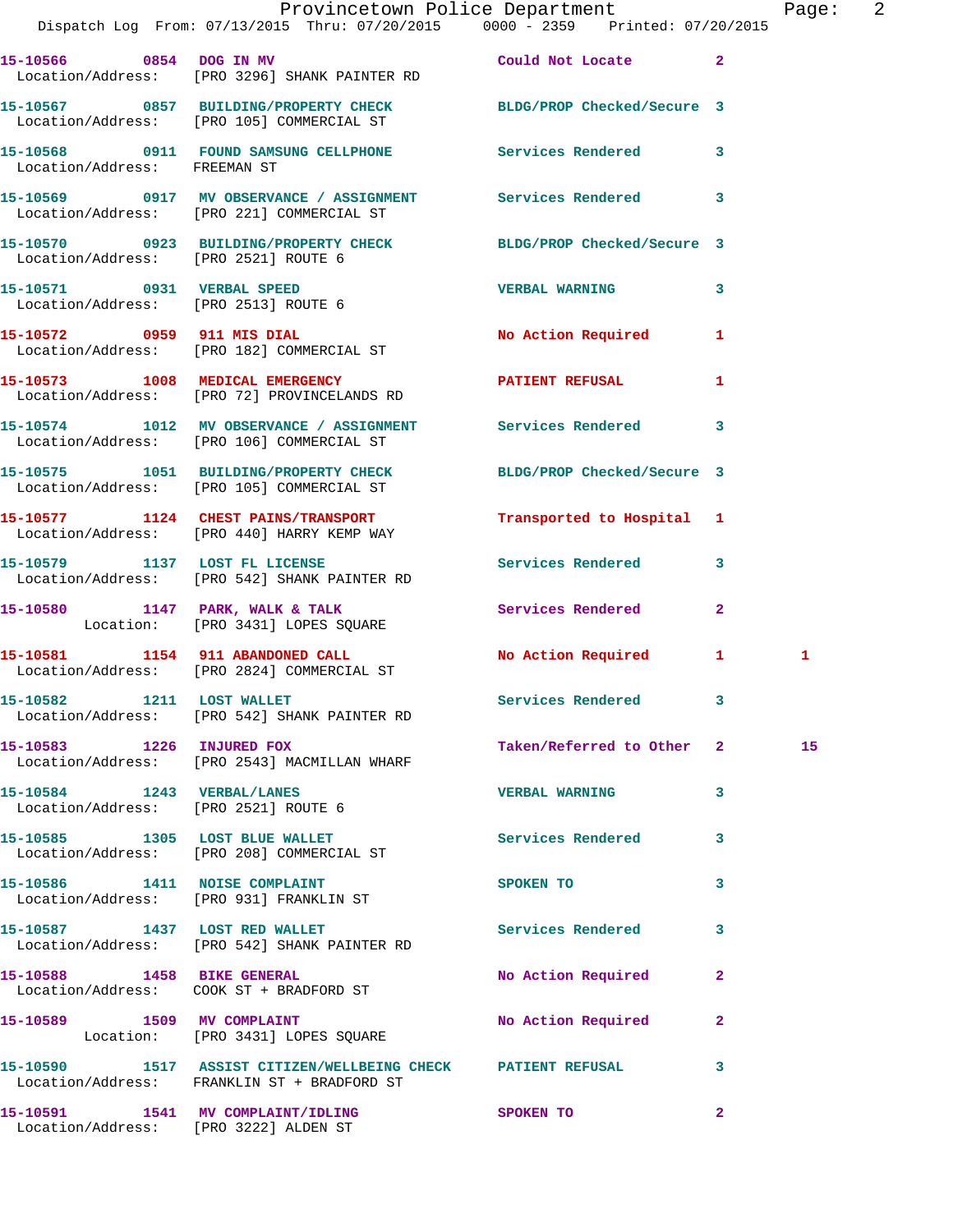Dispatch Log From: 07/13/2015 Thru: 07/20/2015 0000 - 2359 Printed: 07/20/2015

| 15-10593 1654 DISTURBANCE        | Location/Address: [PRO 208] COMMERCIAL ST                                                                            | <b>Unfounded</b>          | 1              |    |
|----------------------------------|----------------------------------------------------------------------------------------------------------------------|---------------------------|----------------|----|
|                                  | 15-10594 1729 FOUND CHECKBOOK<br>Location/Address: [PRO 2543] MACMILLAN WHARF                                        | Services Rendered         | 3              |    |
| 15-10595 1750 FOUND IPHONE       | Location/Address: [PRO 2490] PROVINCELANDS RD                                                                        | Services Rendered         | 3              |    |
|                                  | 15-10597 1916 MV STOP<br>Location/Address: [PRO 3440] ROUTE 6                                                        | <b>VERBAL WARNING</b>     | 3              |    |
|                                  | 15-10599 2018 MV DISABLED<br>Location/Address: [PRO 2519] ROUTE 6                                                    | Citation/Warning Issued 2 |                |    |
|                                  | 15-10601 2039 MV STOP<br>Location/Address: [PRO 2518] ROUTE 6                                                        | <b>VERBAL WARNING</b>     | 3              |    |
|                                  | 15-10602 2049 ANIMAL CALL/INJURED COYOTE Could Not Locate<br>Location/Address: FRANKLIN ST + BRADFORD ST             |                           | $\mathbf{2}$   |    |
|                                  | 15-10603 2104 MV STOP<br>Location/Address: [PRO 2479] ROUTE 6                                                        | <b>VERBAL WARNING</b>     | 3              |    |
| Location/Address: ROUTE 6        | 15-10604 2115 MV OBSERVANCE / ASSIGNMENT Services Rendered                                                           |                           | 3              |    |
|                                  | 15-10606 2158 COMPLAINT<br>Location/Address: [PRO 146] COMMERCIAL ST                                                 | Services Rendered 3       |                |    |
| Location/Address: RACE POINT RD  | 15-10607 2243 SERVICE CALL/LOST IN DUNES Taken/Referred to Other                                                     |                           | 3              |    |
|                                  | 15-10608 2253 COMPLAINT<br>Location/Address: [PRO 352] COMMERCIAL ST                                                 | Services Rendered 3       |                |    |
|                                  | 15-10609 2305 COMPLAINT - STREET PERFORMERS SPOKEN TO<br>Location/Address: [PRO 196] COMMERCIAL ST                   |                           | 3              |    |
|                                  | 15-10610 2319 NOISE COMPLAINT<br>Location/Address: [PRO 1356] COMMERCIAL ST                                          | <b>SPOKEN TO</b>          | 3              |    |
|                                  | 15-10611 2346 BUILDING/PROPERTY CHECK BLDG/PROP Checked/Secure 3<br>Location/Address: [PRO 2898] JEROME SMITH RD     |                           |                |    |
| For Date: $07/14/2015$ - Tuesday |                                                                                                                      |                           |                |    |
|                                  | 15-10612 0001 BUILDING/PROPERTY CHECK BLDG/PROP Checked/Secure 3<br>Location/Address: [PRO 512] PRINCE ST            |                           |                |    |
|                                  | 15-10613 0012 MV OBSERVANCE / ASSIGNMENT Services Rendered 3<br>Location/Address: BRADFORD ST + HOWLAND ST           |                           |                |    |
|                                  | 15-10614 0014 NOISE COMPLAINT<br>Location/Address: [PRO 1382] FRANKLIN ST                                            | SPOKEN TO                 | 3              |    |
| 15-10615 0027 BAR CHECK          | Location/Address: [PRO 3276] COMMERCIAL ST                                                                           | LICENSING VIOLATION       | $\overline{2}$ |    |
|                                  | 15-10616 0041 MV OBSERVANCE / ASSIGNMENT Services Rendered<br>Location/Address: SHANK PAINTER RD + CAPTAIN BERTIE RD |                           | 3              |    |
|                                  | 15-10617 0043 MEDICAL EMERGENCY/BACK Transported to Hospital 1<br>Location/Address: [PRO 555] TREMONT ST             |                           |                |    |
|                                  | 15-10618 0049 FOUND BLACK NYLON WALLET Services Rendered<br>Location/Address: [PRO 515] RACE POINT RD                |                           | 3              |    |
|                                  | 15-10619 0059 LOBBY TRAFFIC                                                                                          | Services Rendered 2       |                | 26 |
|                                  |                                                                                                                      |                           |                |    |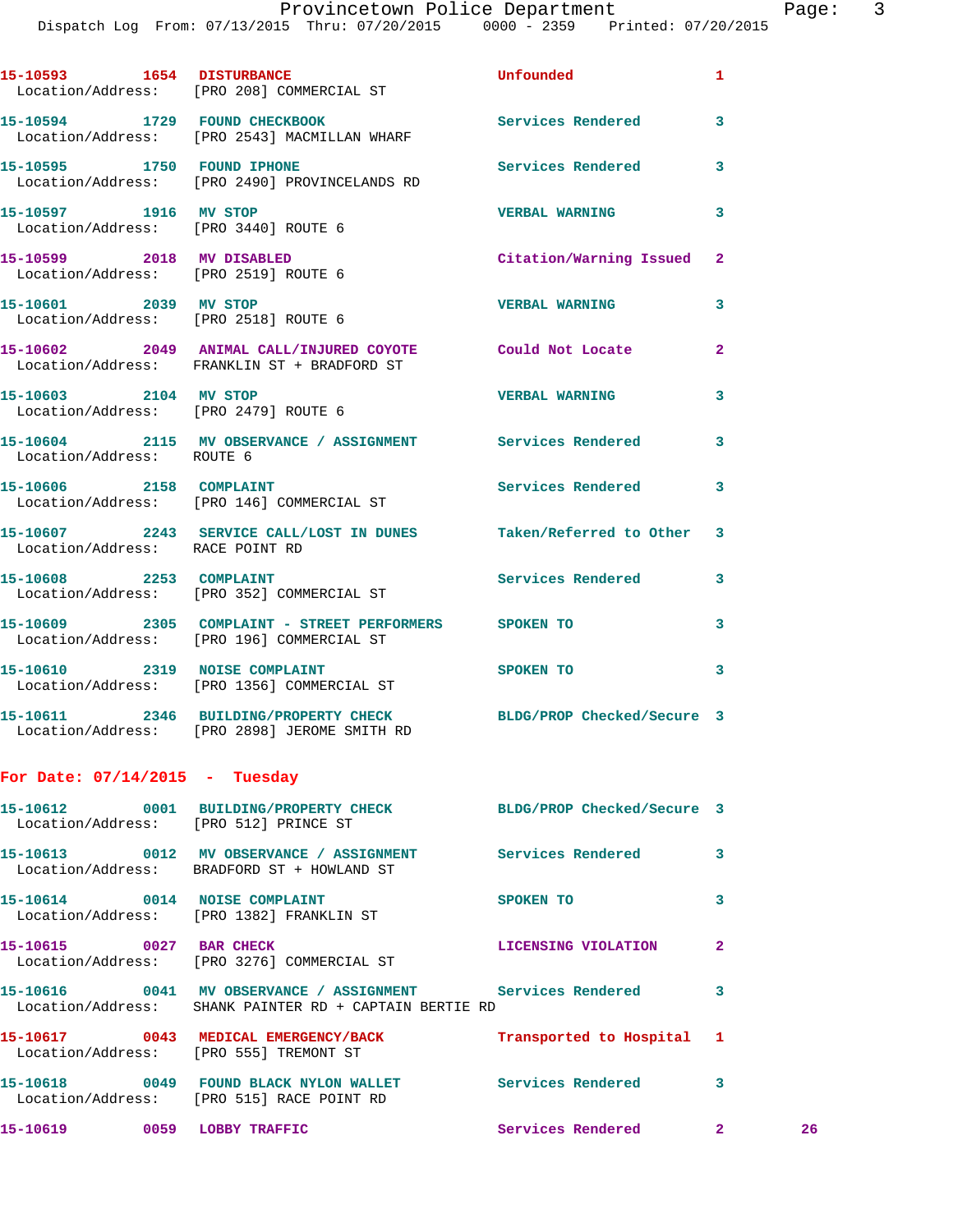|                                                                       | Dispatch Log From: 07/13/2015 Thru: 07/20/2015 0000 - 2359 Printed: 07/20/2015                                 | Provincetown Police Department                                                                                  | Page: 4        |  |
|-----------------------------------------------------------------------|----------------------------------------------------------------------------------------------------------------|-----------------------------------------------------------------------------------------------------------------|----------------|--|
|                                                                       | Location/Address: [PRO 542] SHANK PAINTER RD                                                                   |                                                                                                                 |                |  |
|                                                                       | 15-10621 0122 MV OBSERVANCE / ASSIGNMENT No Action Required 3<br>Location/Address: [PRO 2489] BRADFORD ST      |                                                                                                                 |                |  |
|                                                                       | 15-10622 0136 MEDICAL EMERGENCY/OVERDOSE<br>Location/Address: [PRO 3430] COMMERCIAL ST                         | Transported to Hospital 1                                                                                       |                |  |
| Location/Address: COMMERCIAL ST                                       | 15-10623 0146 NOISE COMPLAINT                                                                                  | SPOKEN TO                                                                                                       | $\mathbf{3}$   |  |
|                                                                       | 15-10625 0206 MV STOP<br>Location/Address: BRADFORD ST + BANGS ST                                              | <b>VERBAL WARNING</b>                                                                                           | 3              |  |
|                                                                       | 15-10626 0212 MISSING PERSON<br>Location/Address: [PRO 868] COMMERCIAL ST                                      | Services Rendered 1                                                                                             |                |  |
|                                                                       | 15-10627 0327 NOISE COMPLAINT<br>Location/Address: [PRO 1382] FRANKLIN ST                                      | SPOKEN TO THE STRIKE STRIKE STRIKE STRIKE STRIKE STRIKE STRIKE STRIKE STRIKE STRIKE STRIKE STRIKE STRIKE STRIKE | 3              |  |
| 15-10628 0341 COMPLAINT                                               | Location/Address: [PRO 2977] COMMERCIAL ST                                                                     | Services Rendered 3                                                                                             |                |  |
|                                                                       | 15-10629 0346 ASSIST AGENCY / MUTUAL AID Taken/Referred to Other 3<br>Location/Address: [OT] ROSE RD           |                                                                                                                 |                |  |
|                                                                       | 15-10630 0449 BUILDING/PROPERTY CHECK<br>Location/Address: [PRO 530] SHANK PAINTER RD                          | BLDG/PROP Checked/Secure 3                                                                                      |                |  |
|                                                                       | 15-10631 0545 BUILDING/PROPERTY CHECK Services Rendered 3<br>Location/Address: [PRO 3259] MACMILLAN WHARF      |                                                                                                                 |                |  |
| 15-10632 0615 AIRPORT                                                 | Location/Address: [PRO 516] RACE POINT RD                                                                      | Services Rendered                                                                                               | $\overline{2}$ |  |
|                                                                       | 15-10633 0800 BUILDING/PROPERTY CHECK Services Rendered 3<br>Location/Address: [PRO 2483] COMMERCIAL ST        |                                                                                                                 |                |  |
| Location/Address: [PRO 2521] ROUTE 6                                  | 15-10634 0852 MV OBSERVANCE / ASSIGNMENT Services Rendered                                                     |                                                                                                                 | $\mathbf{3}$   |  |
| 15-10635 0927 MV STOP                                                 | Location/Address: [PRO 2479] ROUTE 6                                                                           | <b>VERBAL WARNING</b>                                                                                           | $\mathbf{3}$   |  |
|                                                                       | 15-10636 0943 MV ACCIDENT<br>Location/Address: [PRO 106] COMMERCIAL ST                                         | Services Rendered                                                                                               | 1              |  |
|                                                                       | 15-10637 1036 MEDICAL EMERGENCY<br>Location/Address: [PRO 3259] MACMILLAN WHARF                                | PATIENT REFUSAL                                                                                                 | $\mathbf{1}$   |  |
|                                                                       | 15-10638 1045 ASSIST AGENCY / MUTUAL AID Taken/Referred to Other 3<br>Location/Address: [PRO 3015] BRADFORD ST |                                                                                                                 |                |  |
|                                                                       | 15-10639 1047 COMPLAINT<br>Location/Address: [PRO 564] BAYBERRY AVE                                            | Services Rendered 3                                                                                             |                |  |
|                                                                       | 15-10640 1052 FOLLOW UP<br>Location/Address: [PRO 3207] COMMERCIAL ST                                          | Services Rendered                                                                                               | $\mathbf{2}$   |  |
|                                                                       | 15-10641 1111 MV DISABLED<br>Location/Address: [PRO 204] COMMERCIAL ST                                         | Services Rendered                                                                                               | $\mathbf{2}$   |  |
|                                                                       | 15-10642 1158 MEDICAL EMERGENCY<br>Location/Address: [PRO 3670] SHANK PAINTER RD                               | Transported to Hospital 1                                                                                       |                |  |
| 15-10643 1226 MEDICAL EMERGENCY<br>Location/Address: SHANK PAINTER RD |                                                                                                                | Transported to Hospital 1                                                                                       |                |  |
|                                                                       | 15-10645 1330 NOISE COMPLAINT<br>Location/Address: [PRO 2161] COMMERCIAL ST                                    | Services Rendered 3                                                                                             |                |  |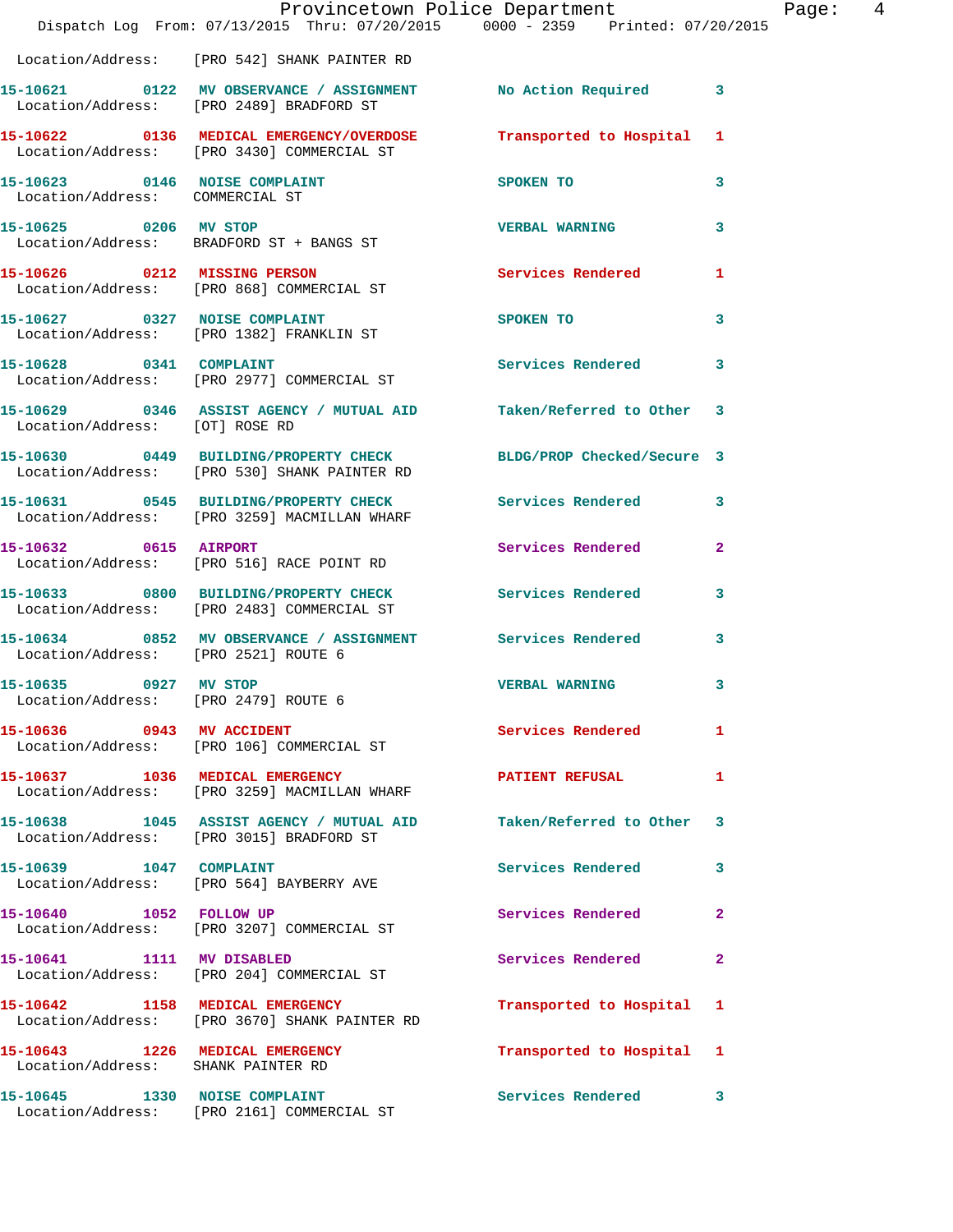|                                                                     | Provincetown Police Department<br>Dispatch Log From: 07/13/2015 Thru: 07/20/2015 0000 - 2359 Printed: 07/20/2015 |                            |                |
|---------------------------------------------------------------------|------------------------------------------------------------------------------------------------------------------|----------------------------|----------------|
| 15-10646 1428 HAZARDS                                               | Location/Address: W VINE ST + COMMERCIAL ST                                                                      | Services Rendered          | $\mathbf{2}$   |
| 15-10649 1432 COMPLAINT                                             | Location/Address: [PRO 510] PLEASANT ST                                                                          | <b>Services Rendered</b>   | 3              |
|                                                                     | 15-10647 1543 PARKING COMPLAINT / GENERAL Citation/Warning Issued<br>Location/Address: ALDEN ST + BRADFORD ST    |                            | 3              |
|                                                                     | 15-10648 1546 LOST OAKLEY PRESCRIPTION GLASS Services Rendered<br>Location/Address: [PRO 542] SHANK PAINTER RD   |                            | 3              |
| 15-10650 1617 COMPLAINT                                             | Location/Address: [PRO 2251] COMMERCIAL ST                                                                       | <b>Services Rendered</b>   | 3              |
| 15-10651    1621    COMPLAINT                                       | Location/Address: [PRO 2817] COMMODORE AVE                                                                       | SPOKEN TO                  | 3              |
| 15-10652 1623 MV STOP                                               | Location/Address: [PRO 1245] SEASHORE PARK DR                                                                    | <b>VERBAL WARNING</b>      | 3              |
|                                                                     | 15-10653 1628 LOST WALLET<br>Location/Address: [PRO 542] SHANK PAINTER RD                                        | Services Rendered          | 3              |
|                                                                     | 15-10654 1642 PRESCRIPTION GLASSES<br>Location/Address: [PRO 542] SHANK PAINTER RD                               | Services Rendered          | 3              |
|                                                                     | 15-10655 1650 ALARM - GENERAL<br>Location/Address: [PRO 1712] FRANKLIN ST                                        | Unfounded                  | 1              |
|                                                                     | 15-10656 1701 PARK, WALK & TALK<br>Location/Address: [PRO 106] COMMERCIAL ST                                     | Services Rendered          | $\mathbf{2}$   |
| Location/Address: [PRO 1048] PEARL ST                               | 15-10657 1710 SERVICE CALL                                                                                       | Services Rendered          | 3              |
| 15-10658 1730 SUSPICIOUS ACTIVITY<br>Location/Address: WEST VINE ST |                                                                                                                  | Could Not Locate           | $\overline{a}$ |
| 15-10666 1745 COMPLAINT<br>Location/Address: [PRO 3235] OAK DR      |                                                                                                                  | Services Rendered          | 3              |
| 15-10659 1755 MV STOP<br>Location/Address: [PRO 2519] ROUTE 6       |                                                                                                                  | <b>VERBAL WARNING</b>      | 3              |
| 15-10660 1811 FOLLOW UP                                             | Location/Address: WHORFS CT + COMMERCIAL ST                                                                      | Unfounded                  | $\overline{2}$ |
| 15-10661 1854 ANIMAL CALL<br>Location/Address: THISTLEMORE RD       |                                                                                                                  | <b>GONE ON ARRIVAL</b>     | $\mathbf{2}$   |
|                                                                     | 15-10662 1906 SERVICE CALL/DRONE<br>Location/Address: [PRO 197] COMMERCIAL ST                                    | Services Rendered          | 3              |
|                                                                     | 15-10663 1909 FOUND DRIVER'S LICENSE<br>Location/Address: [PRO 542] SHANK PAINTER RD                             | Services Rendered          | 3              |
|                                                                     | 15-10664 1913 PARK, WALK & TALK<br>Location/Address: [PRO 105] COMMERCIAL ST                                     | Services Rendered          | $\mathbf{2}$   |
|                                                                     | 15-10665 1920 FOUND SMALL WALLET<br>Location/Address: [PRO 542] SHANK PAINTER RD                                 | Services Rendered          | 3              |
|                                                                     | 15-10667 2015 BUILDING/PROPERTY CHECK<br>Location/Address: [PRO 519] RACE POINT RD                               | BLDG/PROP Checked/Secure 3 |                |
|                                                                     | 15-10668 2040 BUILDING/PROPERTY CHECK<br>Location/Address: [PRO 2898] JEROME SMITH RD                            | BLDG/PROP Checked/Secure 3 |                |
| 15-10669 2114 MV DISABLED                                           | Location/Address: [PRO 1992] COMMERCIAL ST                                                                       | Services Rendered          | $\mathbf{2}$   |

Page: 5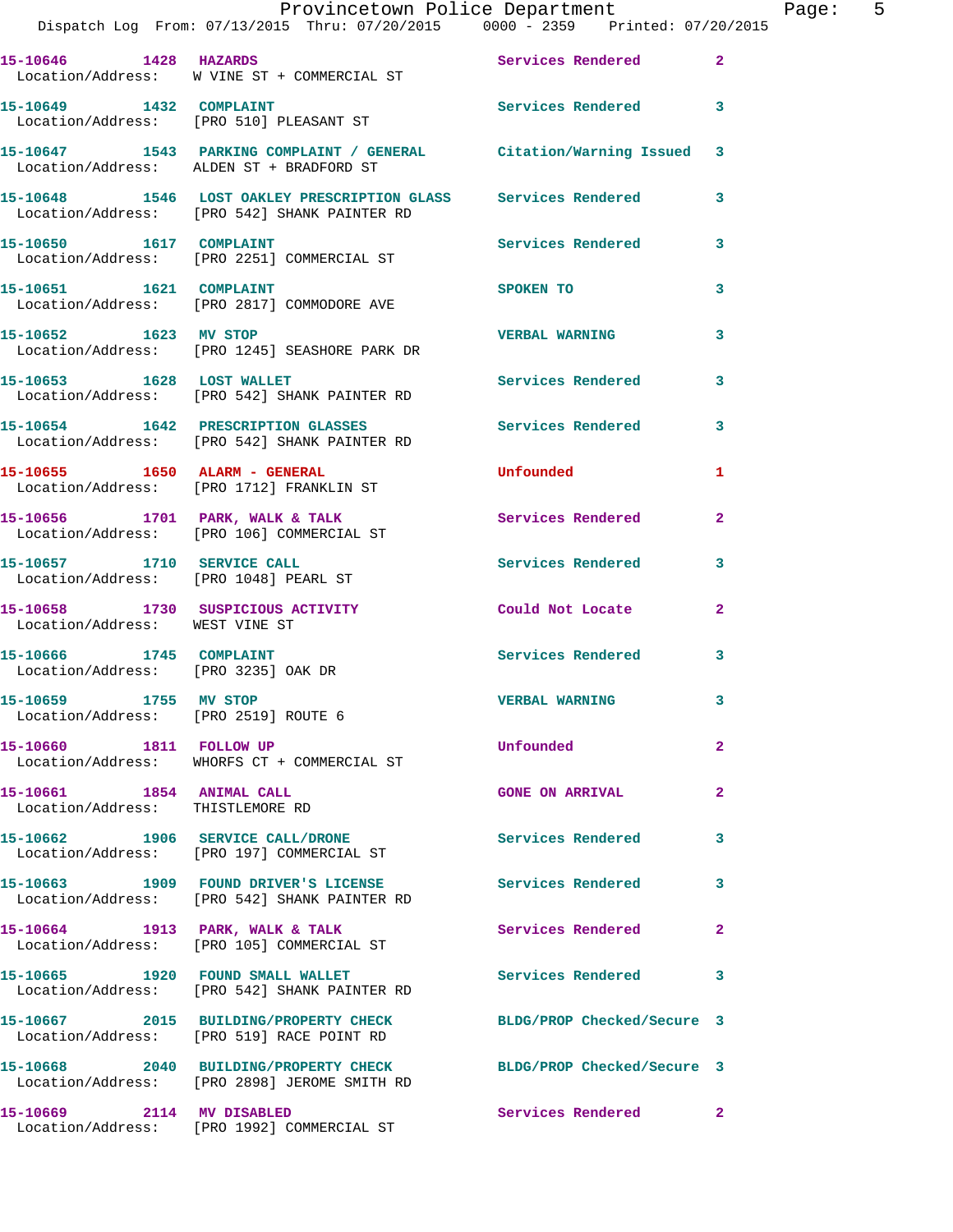Dispatch Log From: 07/13/2015 Thru: 07/20/2015 0000 - 2359 Printed: 07/20/2015

15-10670 2146 DISTURBANCE Peace Restored 1 Location/Address: [PRO 395] COMMERCIAL ST **15-10671 2230 HAZARDS Taken/Referred to Other 2**  Location/Address: [PRO 2543] MACMILLAN WHARF **15-10672 2252 MEDICAL EMERGENCY/HEAD INJURY Transported to Hospital 1**  Location/Address: [PRO 79] CARVER ST **15-10673 2256 AVIATOR SUNGLASSES Services Rendered 3 1**  Location/Address: [PRO 542] SHANK PAINTER RD **15-10674 2313 BUILDING/PROPERTY CHECK BLDG/PROP Checked/Secure 3**  Location/Address: [PRO 447] JEROME SMITH RD **15-10675 2316 BUILDING/PROPERTY CHECK BLDG/PROP Checked/Secure 3**  Location/Address: [PRO 500] OAK DR **15-10676 2325 MV OBSERVANCE / ASSIGNMENT Services Rendered 3**  Location/Address: BRADFORD ST + HOWLAND ST **15-10677 2341 MV STOP VERBAL WARNING 3**  Location/Address: [PRO 1886] BRADFORD ST **15-10678 2347 MV OBSERVANCE / ASSIGNMENT Services Rendered 3**  Location/Address: [PRO 414] CONWELL ST **15-10679 2350 MV STOP VERBAL WARNING 3**  Location/Address: BRADFORD ST + ALLERTON ST **15-10680 2357 MV STOP VERBAL WARNING 3**  Location/Address: [PRO 2513] ROUTE 6 **For Date: 07/15/2015 - Wednesday 15-10683 0018 NOISE COMPLAINT LICENSING VIOLATION 3**  Location/Address: [PRO 146] COMMERCIAL ST **15-10685 0048 MV OBSERVANCE / ASSIGNMENT Services Rendered 3**  Location/Address: BRADFORD ST + RYDER ST **15-10686 0054 MV OBSERVANCE / ASSIGNMENT Services Rendered 3**  Location/Address: SHANK PAINTER RD + CAPTAIN BERTIE RD **15-10688 0113 SERVICE CALL/BARRICADE Services Rendered 3**  Location/Address: CARVER ST + COMMERCIAL ST **15-10687 0114 MV STOP VERBAL WARNING 3**  Location/Address: [PRO 2479] ROUTE 6 **15-10691 0230 LOBBY TRAFFIC Services Rendered 2 35**  Location/Address: [PRO 542] SHANK PAINTER RD **15-10692 0314 NOISE COMPLAINT SPOKEN TO 3**  Location/Address: [PRO 182] COMMERCIAL ST **15-10693 0448 BUILDING/PROPERTY CHECK BLDG/PROP Checked/Secure 3**  Location/Address: [PRO 530] SHANK PAINTER RD **15-10694 0525 BUILDING/PROPERTY CHECK BLDG/PROP Checked/Secure 3**  Location/Address: [PRO 1638] COMMERCIAL ST **15-10695 0545 MV OBSERVANCE / ASSIGNMENT Services Rendered 3**  Location/Address: [PRO 3440] ROUTE 6 **15-10696 0607 NOISE COMPLAINT No Action Required 3**  Location/Address: [PRO 350] COMMERCIAL ST **15-10697 0625 ALARM - FIRE False Alarm 1**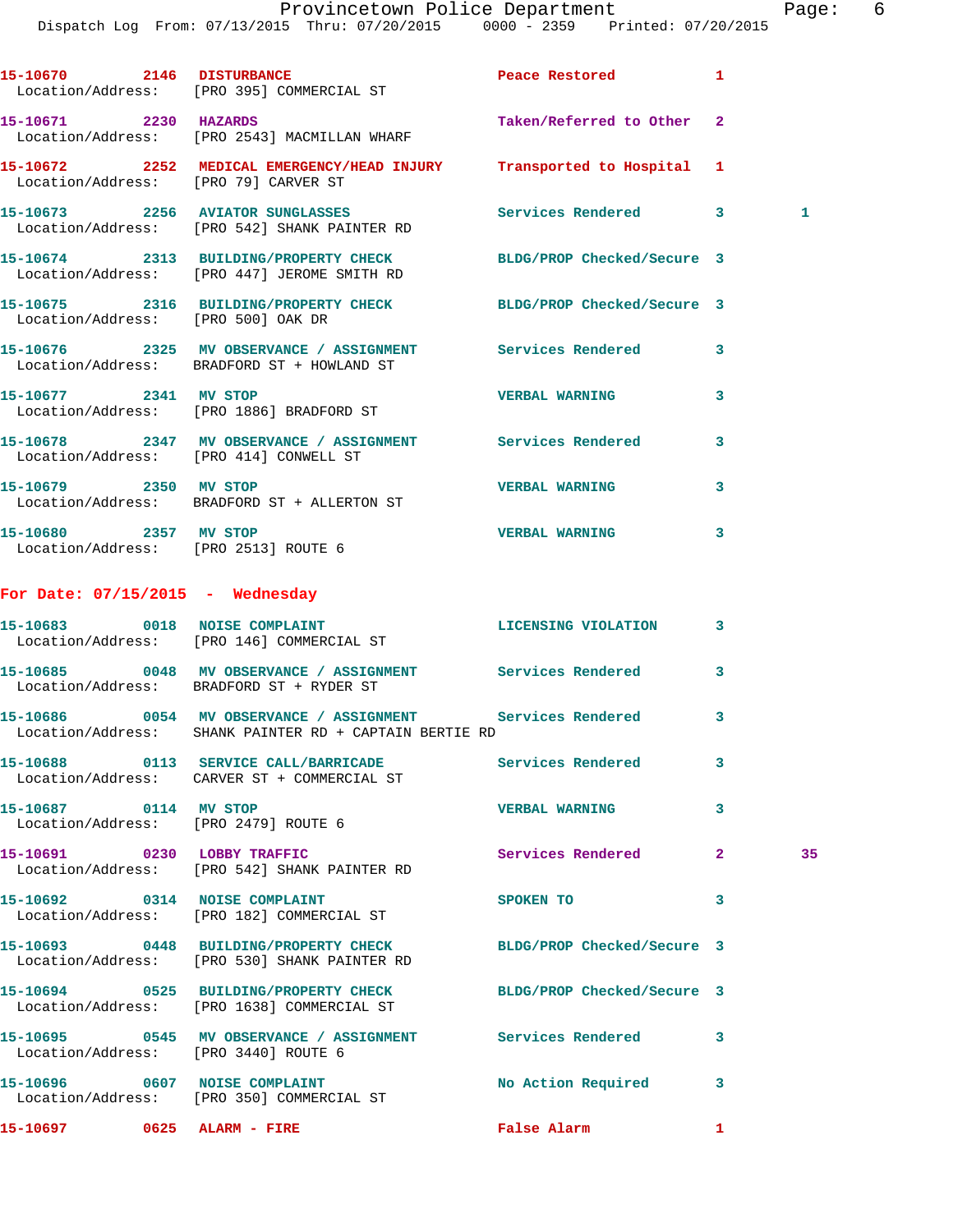|                                       | Dispatch Log From: 07/13/2015 Thru: 07/20/2015 0000 - 2359 Printed: 07/20/2015                                 | Provincetown Police Department              | Page: 7                 |
|---------------------------------------|----------------------------------------------------------------------------------------------------------------|---------------------------------------------|-------------------------|
|                                       | Location/Address: [PRO 3430] COMMERCIAL ST                                                                     |                                             |                         |
| 15-10698 0651 COMPLAINT               | Location/Address: [PRO 2099] BRADFORD ST                                                                       | <b>SPOKEN TO</b>                            | $\mathbf{3}$            |
| Refer To Accident: 15-34-AC           | 15-10699 0741 MV ACCIDENT<br>Location/Address: JOHNSON ST + COMMERCIAL ST                                      | Services Rendered 1                         |                         |
| Location/Address: RACE POINT RD       | 15-10700 0759 PARKING COMPLAINT / GENERAL Services Rendered 3                                                  |                                             |                         |
|                                       | 15-10701 0844 LOST CARD HOLDER<br>Location/Address: [PRO 542] SHANK PAINTER RD                                 | Services Rendered 3                         |                         |
|                                       | 15-10703 0850 ASSIST CITIZEN Services Rendered 3<br>Location/Address: [PRO 542] SHANK PAINTER RD               |                                             |                         |
|                                       | 15-10702 0856 ALARM - FIRE<br>Location/Address: [PRO 312] COMMERCIAL ST                                        | False Alarm <b>Exercise Service Service</b> | 1                       |
|                                       | 15-10704 0906 PARKING COMPLAINT / GENERAL Services Rendered<br>Location/Address: [PRO 361] COMMERCIAL ST       |                                             | 3                       |
|                                       | 15-10705 0950 ALARM - FIRE<br>Location/Address: [PRO 1202] COMMERCIAL ST                                       | False Alarm <b>Execute 19</b>               | 1                       |
| Location/Address: [PRO 1662] PEARL ST | 15-10706 0951 MEDICAL EMERGENCY                                                                                | PATIENT REFUSAL                             | 1                       |
|                                       | 15-10707 1001 MEDICAL EMERGENCY<br>Location/Address: [PRO 1760] PRISCILLA ALDEN RD                             | Transported to Hospital 1                   |                         |
|                                       | 15-10708 1009 FUNERAL ESCORT<br>Location/Address: [PRO 1645] HARRY KEMP WAY                                    | Services Rendered                           | 3                       |
|                                       | 15-10710 1114 MV OBSERVANCE / ASSIGNMENT Services Rendered 3<br>Location/Address: BRADFORD ST + STANDISH ST    |                                             |                         |
|                                       | 15-10711 1115 FOUND WALLET<br>Location/Address: MASONIC PL + BRADFORD ST                                       | Services Rendered                           | $\overline{\mathbf{3}}$ |
|                                       | 15-10712 1143 PARK, WALK & TALK<br>Location/Address: [PRO 105] COMMERCIAL ST                                   | Services Rendered 2                         |                         |
|                                       | 15-10713 1208 DOCTOR-ORDERED TRANSPORT<br>Location/Address: [PRO 440] HARRY KEMP WAY                           | Transported to Hospital 1                   |                         |
|                                       | 15-10714 1234 TRAFFIC CONTROL<br>Location/Address: [PRO 2577] BRADFORD ST                                      | Services Rendered 3                         |                         |
|                                       | 15-10715 1310 TRUCKS AT VFW<br>Location/Address: [PRO 447] JEROME SMITH RD                                     | Services Rendered                           | $\mathbf{2}$            |
| Location/Address: [PRO 2521] ROUTE 6  | 15-10716 1313 MV OBSERVANCE / ASSIGNMENT Services Rendered 3                                                   |                                             |                         |
|                                       | 15-10717 1357 BUILDING/PROPERTY CHECK BLDG/PROP Checked/Secure 3<br>Location/Address: [PRO 1952] COMMERCIAL ST |                                             |                         |
| 15-10718    1409    VERBAL SPEED      | Location/Address: [PRO 2512] JEROME SMITH RD                                                                   | <b>VERBAL WARNING</b>                       | 3                       |
|                                       | 15-10719 1421 LOST STRAW HAT<br>Location/Address: [PRO 542] SHANK PAINTER RD                                   | Services Rendered                           | 3                       |
|                                       | 15-10722 1534 PARK, WALK & TALK<br>Location/Address: [PRO 105] COMMERCIAL ST                                   | Services Rendered 2                         |                         |
|                                       | 15-10724 1621 MV COMPLAINT<br>Location/Address: COMMERCIAL ST + CENTER ST                                      | SPOKEN TO                                   | $\mathbf{2}$            |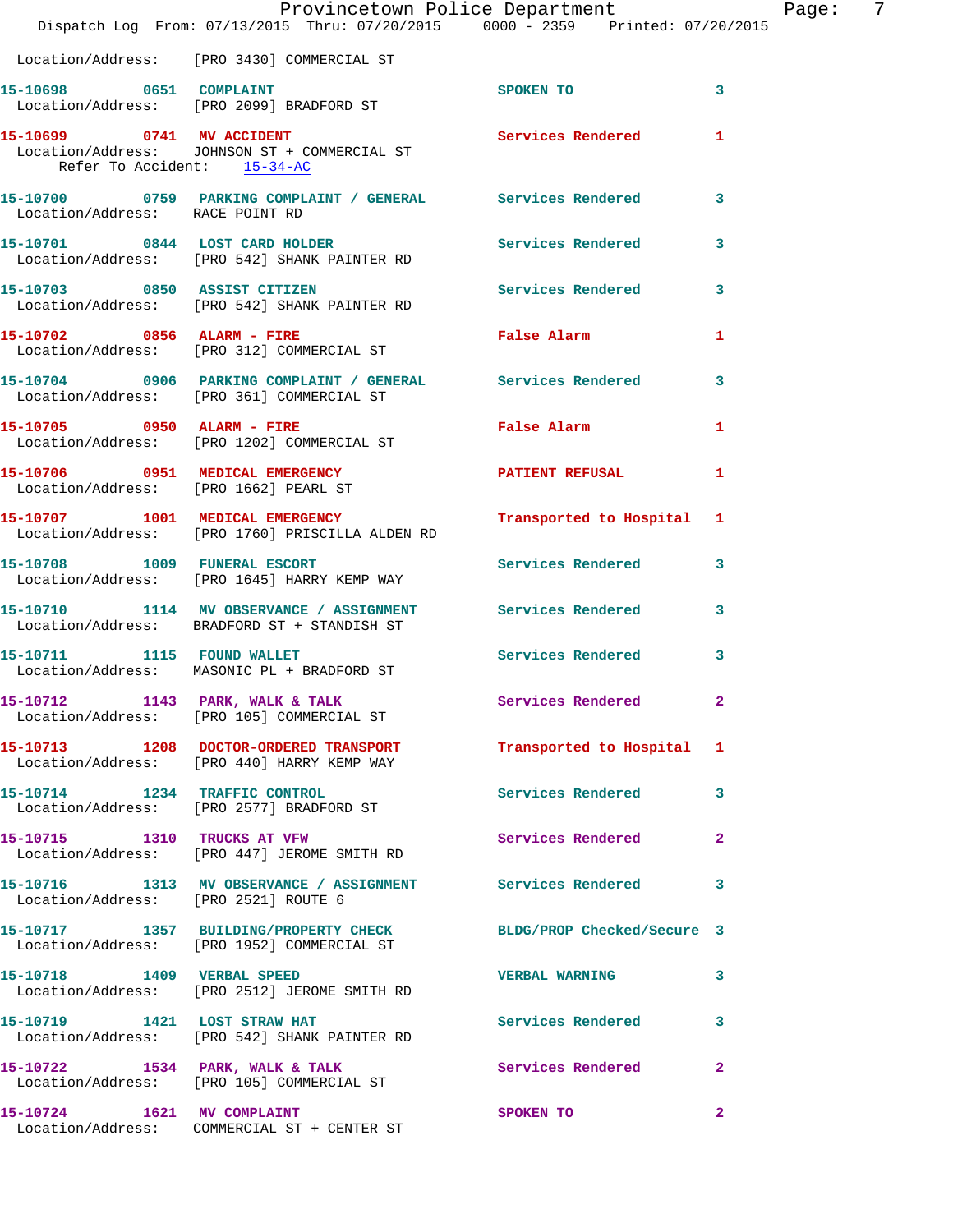|                               | 15-10725 1628 MEDICAL EMERGENCY<br>Location/Address: LAW ST + COMMERCIAL ST<br>Refer To Accident: 15-35-AC      | PATIENT REFUSAL 1          |                |
|-------------------------------|-----------------------------------------------------------------------------------------------------------------|----------------------------|----------------|
|                               | 15-10726 1653 SUSPICIOUS ACTIVITY<br>Location/Address: [PRO 32] BRADFORD ST                                     | <b>GONE ON ARRIVAL</b>     | $\overline{a}$ |
|                               | 15-10727 1656 PARKING COMPLAINT / GENERAL Citation/Warning Issued 3<br>Location/Address: PEARL ST + BREWSTER ST |                            |                |
|                               | 15-10728 1702 LARCENY /FORGERY/ FRAUD<br>Location/Address: [PRO 1996] BAYBERRY AVE                              | <b>Services Rendered</b>   | $\overline{a}$ |
|                               | 15-10729 1753 ASSIST AGENCY / MUTUAL AID Services Rendered<br>Location/Address: [PRO 2521] ROUTE 6              |                            | 3              |
|                               | 15-10731 1808 PARKING COMPLAINT / GENERAL Services Rendered<br>Location/Address: [PRO 2539] RYDER ST EXT        |                            | 3              |
|                               | 15-10734 2022 SERVICE CALL<br>Location/Address: [PRO 542] SHANK PAINTER RD                                      | <b>Services Rendered</b>   | 3              |
| 15-10735 2102 MV STOP         | Location/Address: [PRO 2519] ROUTE 6                                                                            | <b>VERBAL WARNING</b>      | 3              |
|                               | 15-10736 2118 MV STOP<br>Location/Address: [PRO 3440] ROUTE 6                                                   | <b>VERBAL WARNING</b>      | 3              |
|                               | 15-10737 2134 ASSIST AGENCY / MUTUAL AID<br>Location/Address: [PRO 1760] PRISCILLA ALDEN RD                     | Services Rendered          | 3              |
|                               | 15-10738 2158 PARK, WALK & TALK<br>Location/Address: [PRO 105] COMMERCIAL ST                                    | Services Rendered          | $\overline{2}$ |
| 15-10739 2250 LOST WALLET     | Location/Address: [PRO 105] COMMERCIAL ST                                                                       | <b>Services Rendered</b>   | 3              |
|                               | 15-10740 2252 DISTURBANCE<br>Location/Address: [PRO 367] COMMERCIAL ST                                          | <b>GONE ON ARRIVAL</b>     | 1              |
|                               | 15-10741 2255 BUILDING/PROPERTY CHECK<br>Location/Address: [PRO 182] COMMERCIAL ST                              | BLDG/PROP Checked/Secure 3 |                |
| Location/Address: BRADFORD ST | 15-10742 2324 BUILDING/PROPERTY CHECK BLDG/PROP Checked/Secure 3                                                |                            |                |
|                               | 15-10743 2331 MV OBSERVANCE / ASSIGNMENT Services Rendered<br>Location/Address: BRADFORD ST + HOWLAND ST        |                            | 3              |
|                               | 15-10744 2338 MEDICAL EMERGENCY<br>Location/Address: [PRO 1662] PEARL ST                                        | <b>Services Rendered</b>   | 1              |
| 15-10745 2339 MV STOP         | Location/Address: BRADFORD ST + ALLERTON ST                                                                     | <b>VERBAL WARNING</b>      | 3              |
| 15-10746 2352 MV STOP         | Location/Address: ROUTE 6 + HOWLAND ST                                                                          | <b>VERBAL WARNING</b>      | 3              |
|                               | For Date: $07/16/2015$ - Thursday                                                                               |                            |                |
|                               | 15-10747 0017 MV STOP<br>Location/Address: ROUTE 6 + RACE POINT RD                                              | <b>VERBAL WARNING</b>      | 3              |
|                               | 15-10749 0020 MV OBSERVANCE / ASSIGNMENT Services Rendered<br>Location/Address: [PRO 606] CONWELL ST            |                            | 3              |

**15-10748 0023 MV STOP VERBAL WARNING 3**  Location/Address: [PRO 539] SHANK PAINTER RD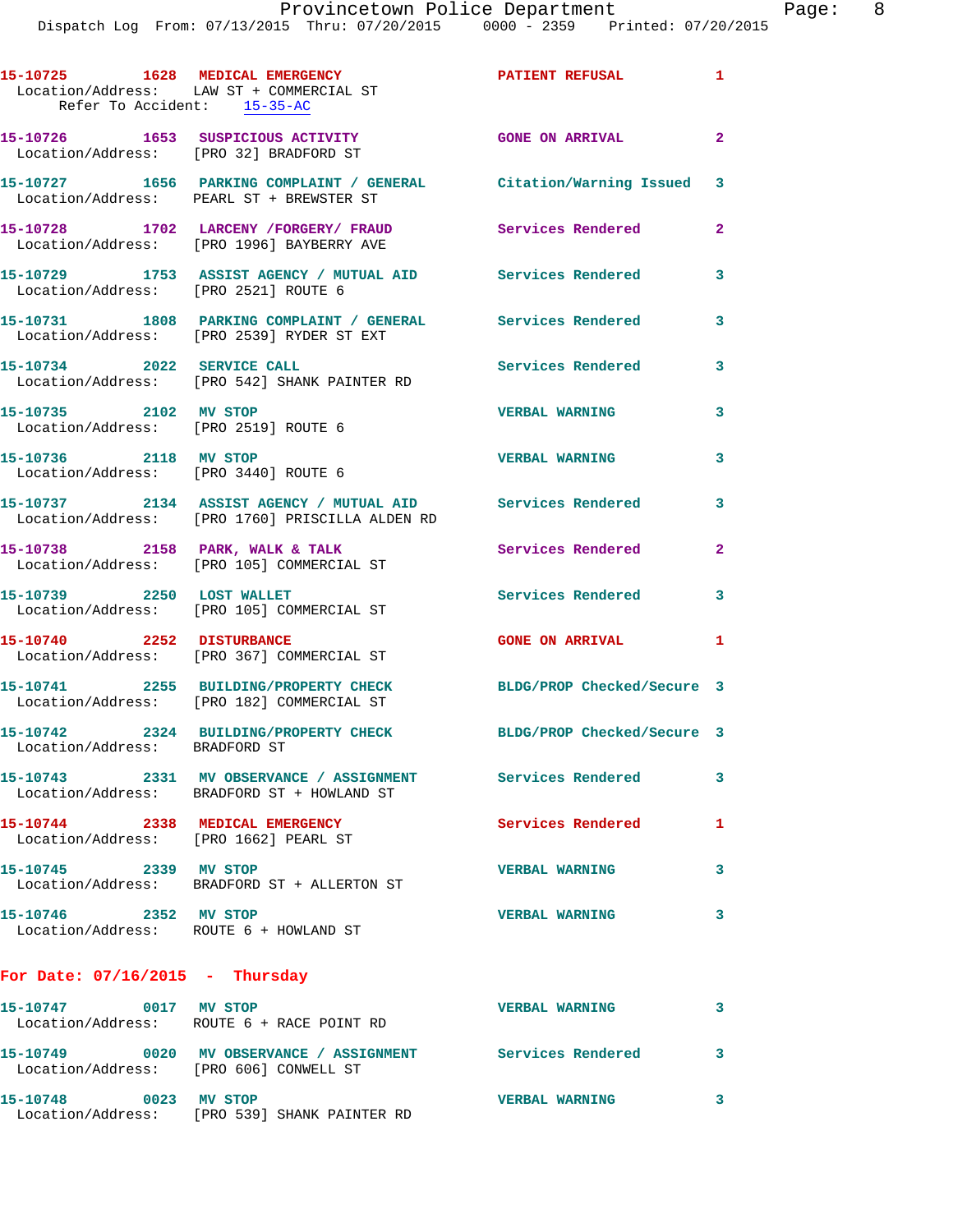|                            | Dispatch Log From: 07/13/2015 Thru: 07/20/2015 0000 - 2359 Printed: 07/20/2015                                   | Provincetown Police Department |              | Page: 9 |  |
|----------------------------|------------------------------------------------------------------------------------------------------------------|--------------------------------|--------------|---------|--|
|                            | 15-10750 0033 BUILDING/PROPERTY CHECK BLDG/PROP Checked/Secure 3<br>Location/Address: [PRO 182] COMMERCIAL ST    |                                |              |         |  |
|                            | 15-10751 0042 BUILDING/PROPERTY CHECK BLDG/PROP Checked/Secure 3<br>Location/Address: [PRO 519] RACE POINT RD    |                                |              |         |  |
|                            | 15-10752 0051 BY-LAW VIOLATION<br>Location/Address: [PRO 204] COMMERCIAL ST                                      | <b>VERBAL WARNING</b>          | $\mathbf{2}$ |         |  |
| 15-10753 0102 MV STOP      | Location/Address: [PRO 2616] COMMERCIAL ST                                                                       | <b>VERBAL WARNING</b>          | 3            |         |  |
|                            | 15-10754 0127 MV OBSERVANCE / ASSIGNMENT Services Rendered<br>Location/Address: BRADFORD ST + RYDER ST           |                                | $\mathbf{3}$ |         |  |
| 15-10755 0138 MV STOP      | Location/Address: CONWELL ST + HARRY KEMP WAY                                                                    | <b>VERBAL WARNING</b>          | 3            |         |  |
|                            | 15-10757 0147 COMPLAINT<br>Location/Address: ALDEN ST + CEMETERY RD                                              | Services Rendered 3            |              |         |  |
|                            | 15-10758 0156 BUILDING/PROPERTY CHECK BLDG/PROP Checked/Secure 3<br>Location/Address: [PRO 530] SHANK PAINTER RD |                                |              |         |  |
| Location/Address: SNAIL RD | 15-10759 0219 ASSIST AGENCY / MUTUAL AID Services Rendered 3                                                     |                                |              |         |  |
|                            | 15-10760 0228 LOBBY TRAFFIC<br>Location/Address: [PRO 542] SHANK PAINTER RD                                      | Services Rendered 2            |              | 50      |  |
|                            | 15-10761 0523 BUILDING/PROPERTY CHECK BLDG/PROP Checked/Secure 3<br>Location/Address: [PRO 1638] COMMERCIAL ST   |                                |              |         |  |
|                            | 15-10762 0744 BUILDING/PROPERTY CHECK BLDG/PROP Checked/Secure 3<br>Location/Address: [PRO 447] JEROME SMITH RD  |                                |              |         |  |
|                            | 15-10763 0805 PARK, WALK & TALK 1988 Services Rendered 2<br>Location/Address: [PRO 488] MAYFLOWER AVE            |                                |              |         |  |
|                            | 15-10764 0821 PARKING EMPLOYEE INJURY Services Rendered 3<br>Location/Address: [PRO 75] CAPTAIN BERTIES WAY      |                                |              |         |  |
|                            | 15-10765 0850 BUILDING/PROPERTY CHECK<br>Location/Address: [PRO 2206] COMMERCIAL ST                              | BLDG/PROP Checked/Secure 3     |              |         |  |
|                            | 15-10766 0925 MEDICAL EMERGENCY<br>Location/Address: [PRO 1070] PLEASANT ST                                      | Transported to Hospital 1      |              |         |  |
|                            | 15-10767 1025 MV OBSERVANCE / ASSIGNMENT Services Rendered 3<br>Location/Address: [PRO 518] RACE POINT RD        |                                |              |         |  |
|                            | 15-10768 1046 WRITTEN WARNING SPEED Citation/Warning Issued 3<br>Location/Address: ROUTE 6 + SANDY HILL LN       |                                |              |         |  |
|                            | Location/Address: [PRO 2805] BRADFORD ST EXT                                                                     |                                | 3            |         |  |
|                            | 15-10770 1100 MV OBSERVANCE / ASSIGNMENT Services Rendered<br>Location/Address: [PRO 2380] CREEK HILL RD         |                                | 3            |         |  |
|                            | 15-10771 1110 VERBAL SPEED/INSPECTION VERBAL WARNING<br>Location/Address: NICKERSON ST + BRADFORD ST             |                                | 3            |         |  |
|                            | 15-10772 1112 PARKED MV COMPLAINT Services Rendered<br>Location/Address: [PRO 361] COMMERCIAL ST                 |                                | $\mathbf{2}$ |         |  |
|                            | 15-10773 1119 VERBAL BRAKE LIGHT<br>Location/Address: [PRO 539] SHANK PAINTER RD                                 | VERBAL WARNING 3               |              |         |  |
| 15-10774 1151 PHONE SCAM   |                                                                                                                  | SPOKEN TO                      | $\mathbf{2}$ |         |  |

Location/Address: [PRO 750] BRADFORD ST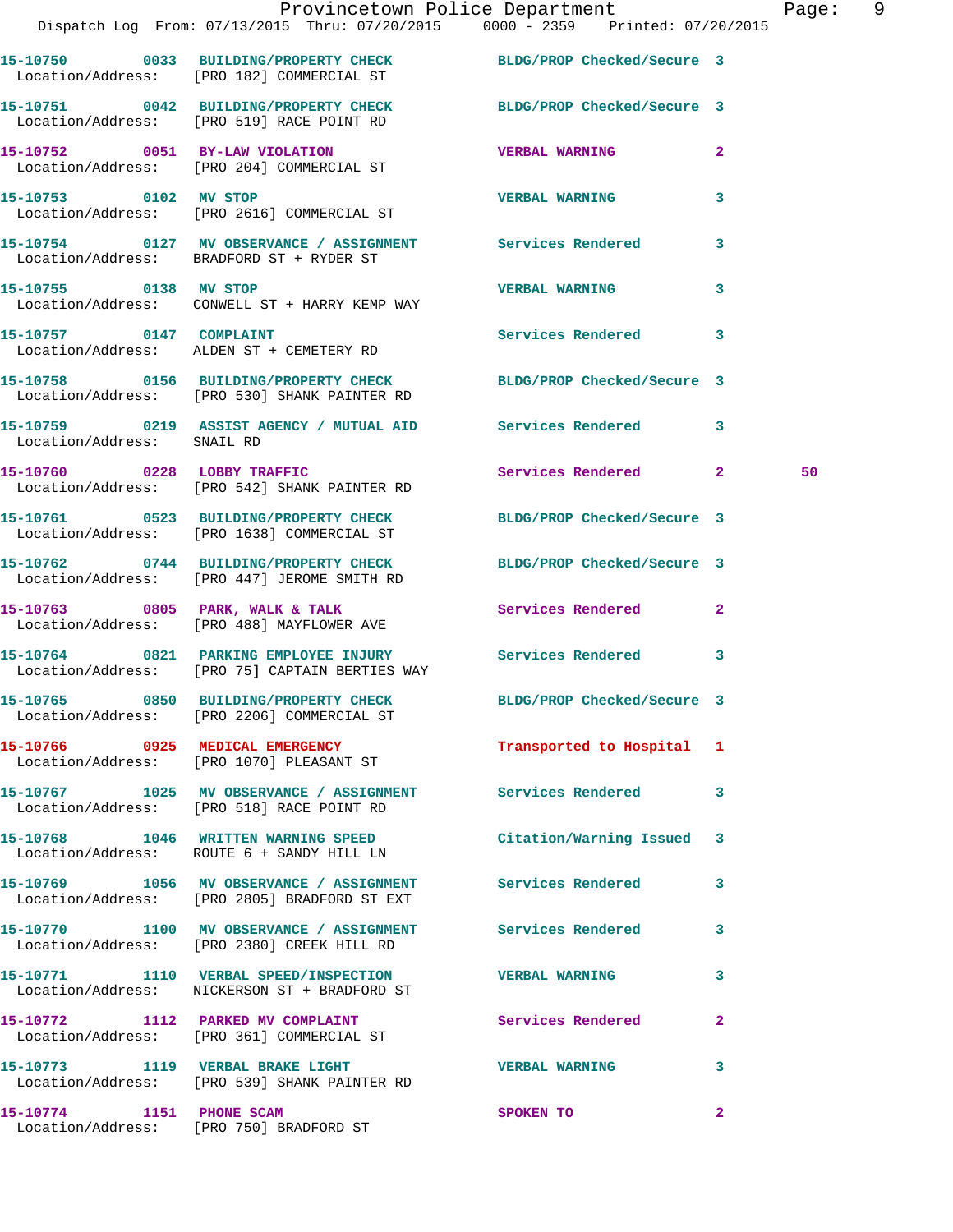|                                                                    | 15-10775 1156 BUILDING/PROPERTY CHECK BLDG/PROP Checked/Secure 3<br>Location/Address: [PRO 105] COMMERCIAL ST     |                          |                |              |
|--------------------------------------------------------------------|-------------------------------------------------------------------------------------------------------------------|--------------------------|----------------|--------------|
|                                                                    | 15-10776 1214 BUILDING/PROPERTY CHECK BLDG/PROP Checked/Secure 3<br>Location/Address: [PRO 105] COMMERCIAL ST     |                          |                |              |
|                                                                    | 15-10777 1219 COMPLAINT - STREET PERFORMERS Unfounded<br>Location/Address: FREEMAN ST + COMMERCIAL ST             |                          | 3              |              |
| 15-10778 1223 COMPLAINT<br>Location/Address: STANDISH ST           |                                                                                                                   | Unfounded                | 3              | 1            |
|                                                                    | 15-10779 1312 SERVE SUMMONS<br>Location/Address: [PRO 2243] COMMERCIAL ST                                         | Could Not Locate         | 3              |              |
|                                                                    | 15-10780 1314 STREET SOLICITATIONS<br>Location/Address: [PRO 198] COMMERCIAL ST                                   | Services Rendered        | 3              |              |
|                                                                    | 15-10782 1328 KNEE INJURY<br>Location/Address: [PRO 106] COMMERCIAL ST                                            | Services Rendered        | 1              |              |
|                                                                    | 15-10783 1337 DISTURBANCE<br>Location/Address: [PRO 3456] RYDER ST EXT                                            | Unfounded                | 1              |              |
|                                                                    | 15-10784 1347 MEDICAL EMERGENCY<br>Location/Address: [PRO 106] COMMERCIAL ST                                      | <b>Services Rendered</b> | 1              |              |
|                                                                    | 15-10785 1418 MEDICAL EMERGENCY<br>Location/Address: [PRO 105] COMMERCIAL ST                                      | No Action Required       | 1              |              |
|                                                                    | 15-10786    1422    COMPLAINT<br>Location/Address: [PRO 395] COMMERCIAL ST                                        | SPOKEN TO                | 3              |              |
|                                                                    | 15-10787 1438 MEDICAL EMERGENCY<br>Location/Address: [PRO 158] COMMERCIAL ST                                      | Transported to Hospital  | 1              |              |
|                                                                    | 15-10788 1452 MEDICAL EMERGENCY<br>Location/Address: [PRO 2853] SHANK PAINTER RD                                  | Transported to Hospital  | 1              |              |
|                                                                    | 15-10790 1528 PARK, WALK & TALK<br>Location/Address: [PRO 105] COMMERCIAL ST                                      | Services Rendered        | $\overline{a}$ |              |
|                                                                    | 15-10791 1542 NOISE COMPLAINT<br>Location/Address: [PRO 3194] COMMERCIAL ST                                       | SPOKEN TO                | 3              |              |
|                                                                    | 15-10807 1600 LOST IPHONE 4<br>Location/Address: [PRO 542] SHANK PAINTER RD                                       | Services Rendered        | 3              |              |
| 15-10792 1617 BABY RACCOONS<br>Location/Address: [PRO 546] ROUTE 6 |                                                                                                                   | Services Rendered        | 2 <sup>1</sup> | $\mathbf{1}$ |
|                                                                    | 15-10793 1634 PARKING COMPLAINT / GENERAL Services Rendered<br>Location/Address: [PRO 3456] RYDER ST EXT          |                          | 3              |              |
|                                                                    | 15-10794 1640 CRAIGSLIST SCAM<br>Location/Address: [PRO 2610] BRADFORD ST                                         | Services Rendered        | $\overline{a}$ |              |
|                                                                    | Location/Address: [PRO 75] CAPTAIN BERTIES WAY                                                                    | Services Rendered        | $\mathbf{2}$   |              |
| 15-10796 1659 DRONE                                                | Location/Address: [PRO 3398] COMMERCIAL ST                                                                        | Services Rendered        | 3              |              |
|                                                                    | 15-10797 1702 BUILDING/PROPERTY CHECK BLDG/PROP Checked/Secure 3<br>Location/Address: [PRO 1778] SHANK PAINTER RD |                          |                |              |
|                                                                    | 15-10798 1742 NOISE COMPLAINT<br>Location/Address: [PRO 3094] COMMERCIAL ST                                       | SPOKEN TO                | 3              |              |
| 15-10799 1749 ANIMAL CALL                                          |                                                                                                                   | No Action Required       | $\mathbf{2}^-$ |              |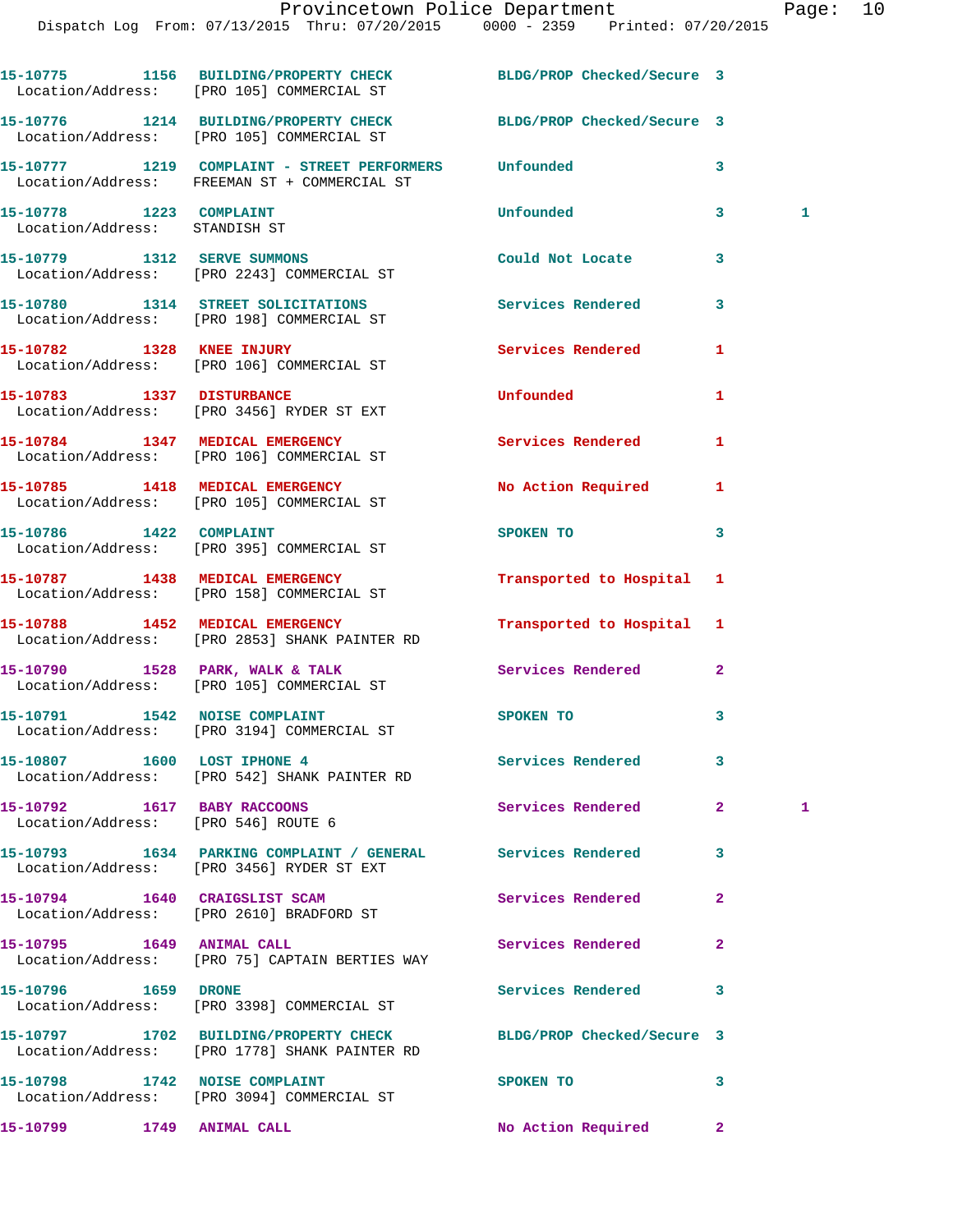|                                                    | Provincetown Police Department<br>Dispatch Log From: 07/13/2015 Thru: 07/20/2015 0000 - 2359 Printed: 07/20/2015 |                            |                |
|----------------------------------------------------|------------------------------------------------------------------------------------------------------------------|----------------------------|----------------|
| Location/Address: [PRO 1433] SOPER ST              |                                                                                                                  |                            |                |
|                                                    | 15-10800 1754 COMPLAINT<br>Location/Address: [PRO 526] RYDER ST EXT                                              | Services Rendered          | 3              |
| 15-10801 1816 FOUND WALLET                         | Location/Address: [PRO 542] SHANK PAINTER RD                                                                     | <b>Services Rendered</b>   | 3              |
|                                                    | 15-10802 1859 HARASSMENT<br>Location/Address: [PRO 395] COMMERCIAL ST                                            | No Action Required         | $\mathbf{2}$   |
| 15-10803 1933 DRONE                                | Location/Address: [PRO 444] HIGH POLE HILL                                                                       | Services Rendered          | 3              |
|                                                    | 15-10804 1940 MEDICAL EMERGENCY<br>Location/Address: [PRO 57] BRADFORD ST                                        | Transported to Hospital    | 1              |
|                                                    | 15-10806 1947 LOST WALLET<br>Location/Address: [PRO 526] RYDER ST EXT                                            | Services Rendered          | 3              |
|                                                    | 15-10808 2009 NOISE COMPLAINT<br>Location/Address: [PRO 1334] COMMERCIAL ST                                      | SPOKEN TO                  | 3              |
| 15-10809 2014 MV STOP                              | Location/Address: [PRO 43] BRADFORD ST                                                                           | <b>VERBAL WARNING</b>      | 3              |
| 15-10810 2020 HARASSMENT                           | Location/Address: [PRO 395] COMMERCIAL ST                                                                        | <b>SPOKEN TO</b>           | $\overline{a}$ |
| 15-10811 2039 MV STOP                              | Location/Address: [PRO 539] SHANK PAINTER RD                                                                     | <b>VERBAL WARNING</b>      | 3              |
| 15-10812 2204 MV COMPLAINT                         | Location/Address: [PRO 94] BRADFORD ST                                                                           | SPOKEN TO                  | $\overline{a}$ |
|                                                    | 15-10813 2311 HARASSMENT<br>Location/Address: [PRO 395] COMMERCIAL ST                                            | Investigated               | 2              |
|                                                    | 15-10814 2318 COMPLAINT - STREET PERFORMERS SPOKEN TO<br>Location/Address: [PRO 196] COMMERCIAL ST               |                            | 3              |
|                                                    | 15-10815 2335 BUILDING/PROPERTY CHECK<br>Location/Address: [PRO 1638] COMMERCIAL ST                              | BLDG/PROP Checked/Secure 3 |                |
|                                                    |                                                                                                                  | Services Rendered          | 3              |
|                                                    | 15-10817 2349 MV OBSERVANCE / ASSIGNMENT<br>Location/Address: BRADFORD ST + HOWLAND ST                           | Services Rendered          | 3              |
| 15-10818 2353 MV STOP<br>Location/Address: ROUTE 6 |                                                                                                                  | <b>VERBAL WARNING</b>      | 3              |
|                                                    | 15-10819 2353 ALARM - GENERAL<br>Location/Address: [PRO 1957] COMMERCIAL ST                                      | False Alarm                | 1              |
| For Date: $07/17/2015$ - Friday                    |                                                                                                                  |                            |                |

**15-10820 0015 MV STOP VERBAL WARNING 3**  Location/Address: SNAIL RD + COMMERCIAL ST **15-10821 0025 BUILDING/PROPERTY CHECK BLDG/PROP Checked/Secure 3**  Location/Address: [PRO 175] COMMERCIAL ST **15-10822 0027 MV OBSERVANCE / ASSIGNMENT Services Rendered 3**  Location/Address: BRADFORD ST + HOWLAND ST **15-10824 0038 MV OBSERVANCE / ASSIGNMENT No Action Required 3**  Location/Address: BRADFORD ST + HIGH POLE HILL

Page:  $11$ <br> $215$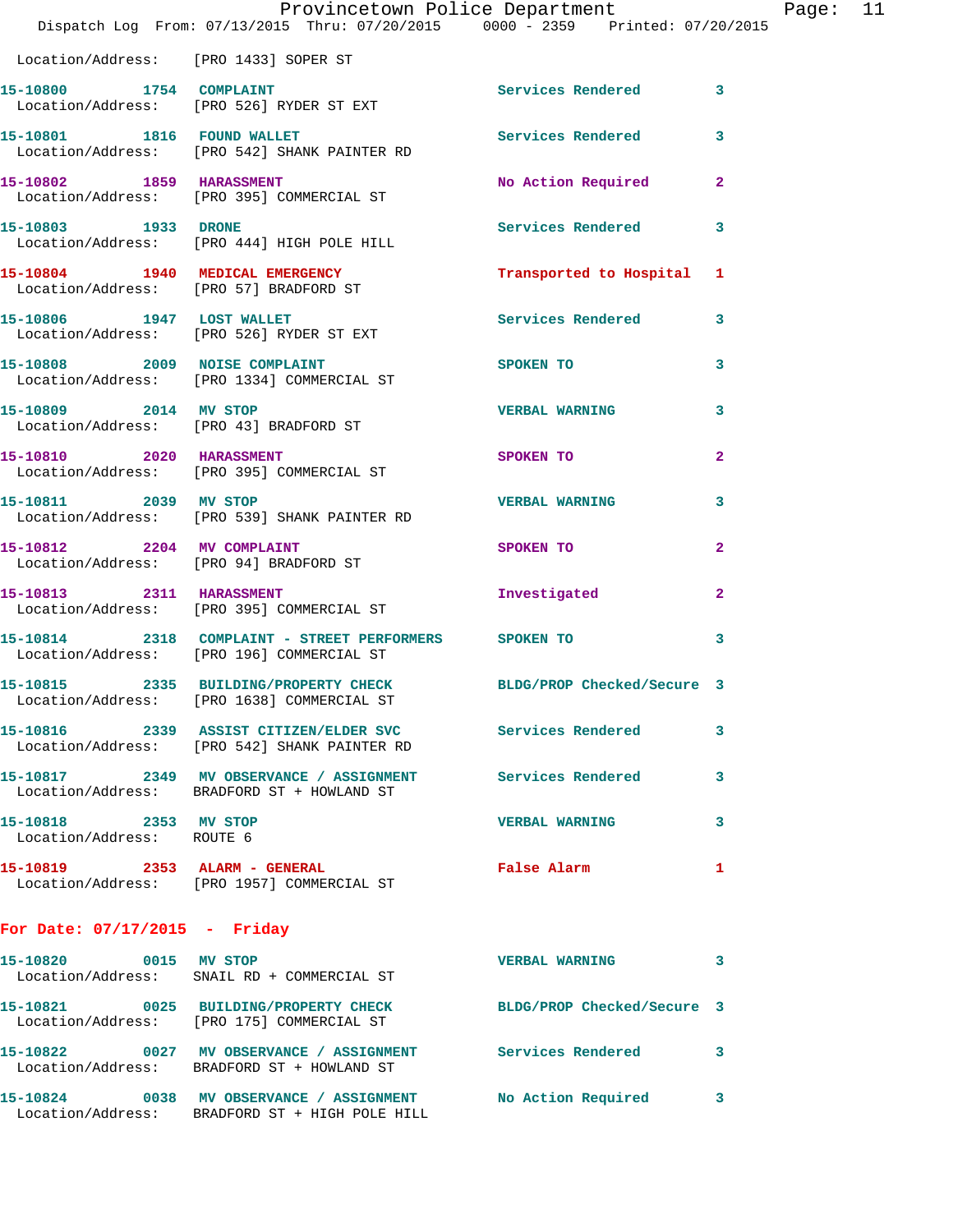|                                      | Dispatch Log From: 07/13/2015 Thru: 07/20/2015 0000 - 2359 Printed: 07/20/2015                                   | Provincetown Police Department                      |              | Page: 12 |  |
|--------------------------------------|------------------------------------------------------------------------------------------------------------------|-----------------------------------------------------|--------------|----------|--|
|                                      | 15-10825 0048 MV STOP<br>Location/Address: [PRO 57] BRADFORD ST                                                  | <b>VERBAL WARNING</b>                               | 3            |          |  |
|                                      | 15-10826 0101 TRAFFIC CONTROL<br>Location/Address: [PRO 165] COMMERCIAL ST                                       | Services Rendered 3                                 |              |          |  |
|                                      | 15-10828 0108 ALARM - GENERAL<br>Location/Address: [PRO 4008] COMMERCIAL ST                                      | False Alarm <b>Exercise Service Service Service</b> | 1            |          |  |
|                                      | 15-10829 0131 DISORDERLY<br>Location/Address: GOSNOLD ST + COMMERCIAL ST                                         | Services Rendered                                   | $\mathbf{2}$ |          |  |
|                                      | 15-10830 0201 NOISE COMPLAINT<br>Location/Address: [PRO 236] COMMERCIAL ST                                       | SPOKEN TO                                           | 3            |          |  |
| 15-10831 0203 MV STOP                | Location/Address: [PRO 536] SHANK PAINTER RD                                                                     | <b>VERBAL WARNING</b>                               | 3            |          |  |
|                                      | 15-10832 0240 LOBBY TRAFFIC<br>Location/Address: [PRO 542] SHANK PAINTER RD                                      | Services Rendered 2                                 |              | 41       |  |
|                                      | 15-10833 0503 BUILDING/PROPERTY CHECK BLDG/PROP Checked/Secure 3<br>Location/Address: [PRO 2898] JEROME SMITH RD |                                                     |              |          |  |
|                                      | 15-10834 0513 BUILDING/PROPERTY CHECK BLDG/PROP Checked/Secure 3<br>Location/Address: [PRO 530] SHANK PAINTER RD |                                                     |              |          |  |
|                                      | 15-10835 0523 BUILDING/PROPERTY CHECK BLDG/PROP Checked/Secure 3<br>Location/Address: [PRO 447] JEROME SMITH RD  |                                                     |              |          |  |
|                                      | 15-10836 0523 BUILDING/PROPERTY CHECK BLDG/PROP Checked/Secure 3<br>Location/Address: [PRO 1638] COMMERCIAL ST   |                                                     |              |          |  |
|                                      | 15-10837 0538 MV OBSERVANCE / ASSIGNMENT Services Rendered<br>Location/Address: [PRO 2512] JEROME SMITH RD       |                                                     | $\mathbf{3}$ |          |  |
| 15-10838 0553 FLIGHT COVERAGE        | Location/Address: [PRO 516] RACE POINT RD                                                                        | Services Rendered                                   | $\mathbf{2}$ |          |  |
|                                      | 15-10839 0602 BUILDING/PROPERTY CHECK BLDG/PROP Checked/Secure 3<br>Location/Address: [PRO 1952] COMMERCIAL ST   |                                                     |              |          |  |
| 15-10840 0743 WALK-UP                | Location/Address: [PRO 1892] SHANK PAINTER RD                                                                    | Services Rendered 1                                 |              |          |  |
| Location/Address: [PRO 3287] ROUTE 6 | 15-10841 0804 BUILDING/PROPERTY CHECK BLDG/PROP Checked/Secure 3                                                 |                                                     |              |          |  |
|                                      | 15-10842 0809 BUILDING/PROPERTY CHECK<br>Location/Address: [PRO 105] COMMERCIAL ST                               | BLDG/PROP Checked/Secure 3                          |              |          |  |
|                                      | 15-10843 0905 BUILDING/PROPERTY CHECK Services Rendered<br>Location/Address: [PRO 2483] COMMERCIAL ST            |                                                     | 3            |          |  |
|                                      | 15-10844 0919 BUILDING/PROPERTY CHECK Services Rendered 3<br>Location/Address: [PRO 2977] COMMERCIAL ST          |                                                     |              |          |  |
|                                      | 15-10845 0932 BUILDING/PROPERTY CHECK<br>Location/Address: [PRO 3317] CEMETERY RD                                | BLDG/PROP Checked/Secure 3                          |              | 1        |  |
| 15-10846 0937 DISTURBANCE            | Location/Address: [PRO 395] COMMERCIAL ST                                                                        | SPOKEN TO                                           | 1            |          |  |
|                                      | 15-10847 1003 INJURED FOX<br>Location/Address: [PRO 3593] COMMERCIAL ST                                          | Services Rendered                                   | 2            |          |  |
|                                      | 15-10848 1021 POISON EVALUATION<br>Location/Address: [PRO 1376] DUNCAN LN                                        | <b>PATIENT REFUSAL</b>                              | 1            |          |  |
|                                      | 15-10850 1044 MV OBSERVANCE / ASSIGNMENT Services Rendered                                                       |                                                     | 3            |          |  |

Location/Address: [PRO 3440] ROUTE 6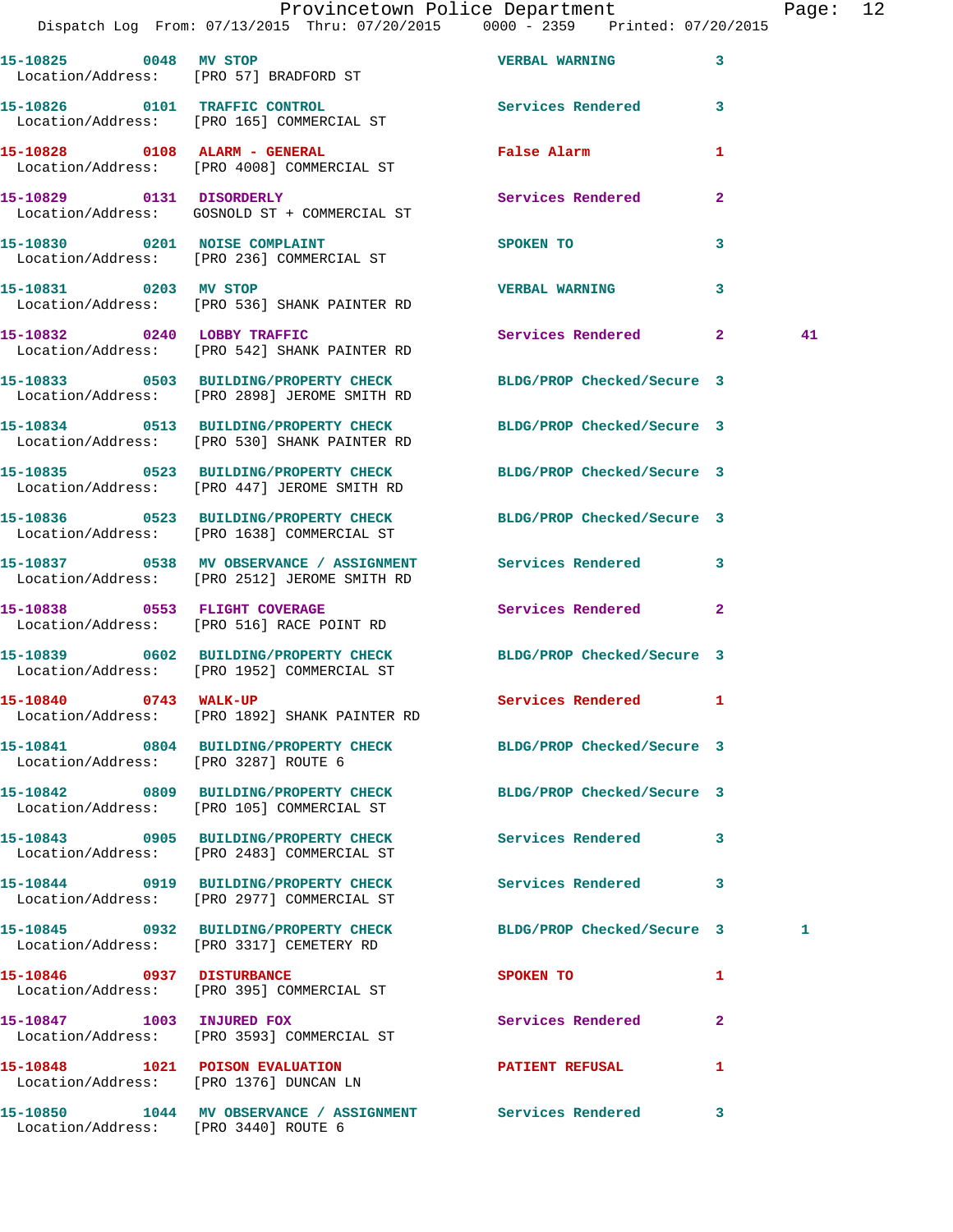|                                                     | 15-10851 1046 PARK, WALK & TALK<br>Location: [PRO 3431] LOPES SQUARE                                        | Services Rendered 2        |                |
|-----------------------------------------------------|-------------------------------------------------------------------------------------------------------------|----------------------------|----------------|
| 15-10852 1119 MV ACCIDENT                           | Location/Address: [PRO 1635] COMMERCIAL ST<br>Refer To Accident: 15-36-AC                                   | Services Rendered 1        |                |
|                                                     | 15-10854 1208 LOST CAMERA<br>Location/Address: [PRO 105] COMMERCIAL ST                                      | Services Rendered 3        |                |
| 15-10853 1211 FOLLOW UP                             | Location/Address: [PRO 2647] SHANK PAINTER RD                                                               | Services Rendered 2        |                |
|                                                     | 15-10855 1211 BUILDING/PROPERTY CHECK<br>Location/Address: [PRO 105] COMMERCIAL ST                          | BLDG/PROP Checked/Secure 3 |                |
| 15-10856 1218 FOX ON DECK                           | Location/Address: [PRO 1705] COMMERCIAL ST                                                                  | Services Rendered          | $\mathbf{2}$   |
|                                                     | 15-10857 1246 LOST LICENSE<br>Location/Address: [PRO 542] SHANK PAINTER RD                                  | Services Rendered          | 3              |
| 15-10858 1304 FOUND MONEY/CASE                      | Location/Address: [PRO 338] SHANK PAINTER RD                                                                | Services Rendered          | 3              |
| 15-10859 1310 MV DAMAGE                             | Location/Address: [PRO 542] SHANK PAINTER RD                                                                | Services Rendered          | $\overline{2}$ |
| 15-10860 1332 MV STOP<br>Location/Address: SNAIL RD |                                                                                                             | <b>VERBAL WARNING</b>      | 3              |
| 15-10861 1336 HARASSMENT                            | Location/Address: [PRO 105] COMMERCIAL ST                                                                   | <b>SPOKEN TO</b>           | $\mathbf{2}$   |
| 15-10862 1350 DISTURBANCE                           | Location/Address: [PRO 395] COMMERCIAL ST                                                                   | <b>GONE ON ARRIVAL</b>     | 1              |
|                                                     | 15-10863 1507 PARKED BOAT/TRAILER<br>Location/Address: [PRO 447] JEROME SMITH RD                            | Services Rendered 2        |                |
|                                                     | 15-10864 1515 BUILDING/PROPERTY CHECK<br>Location/Address: [PRO 440] HARRY KEMP WAY                         | BLDG/PROP Checked/Secure 3 |                |
| 15-10865 1529 PARK, WALK & TALK                     | Location/Address: [PRO 105] COMMERCIAL ST                                                                   | BLDG/PROP Checked/Secure 2 |                |
|                                                     | 15-10866 1530 BUILDING/PROPERTY CHECK BLDG/PROP Checked/Secure 3<br>Location/Address: [PRO 764] BRADFORD ST |                            |                |
| Location/Address: BRADFORD ST                       | 15-10867 1531 BUILDING/PROPERTY CHECK                                                                       | BLDG/PROP Checked/Secure 3 |                |
| Location: ROUTE 6 I/B                               | 15-10868 1609 MV OBSERVANCE / ASSIGNMENT Services Rendered                                                  |                            | 3              |
| 15-10870 1720 DRONE FLYING                          | Location/Address: [PRO 146] COMMERCIAL ST                                                                   | No Action Required         | $\overline{2}$ |
| 15-10871 1722 SERVE SUMMONS                         | Location/Address: [PRO 2362] BRADFORD ST                                                                    | Could Not Locate           | 3              |
|                                                     | 15-10872 1740 PARK, WALK & TALK<br>Location/Address: [PRO 2500] COMMERCIAL ST                               | Services Rendered          | $\mathbf{2}$   |
|                                                     | 15-10873 1857 MISSING PERSON-OVERDUE<br>Location/Address: [PRO 105] COMMERCIAL ST                           | Services Rendered          | 1              |
| Location/Address: [PRO 3235] OAK DR                 | 15-10874 1920 BUILDING/PROPERTY CHECK                                                                       | BLDG/PROP Checked/Secure 3 |                |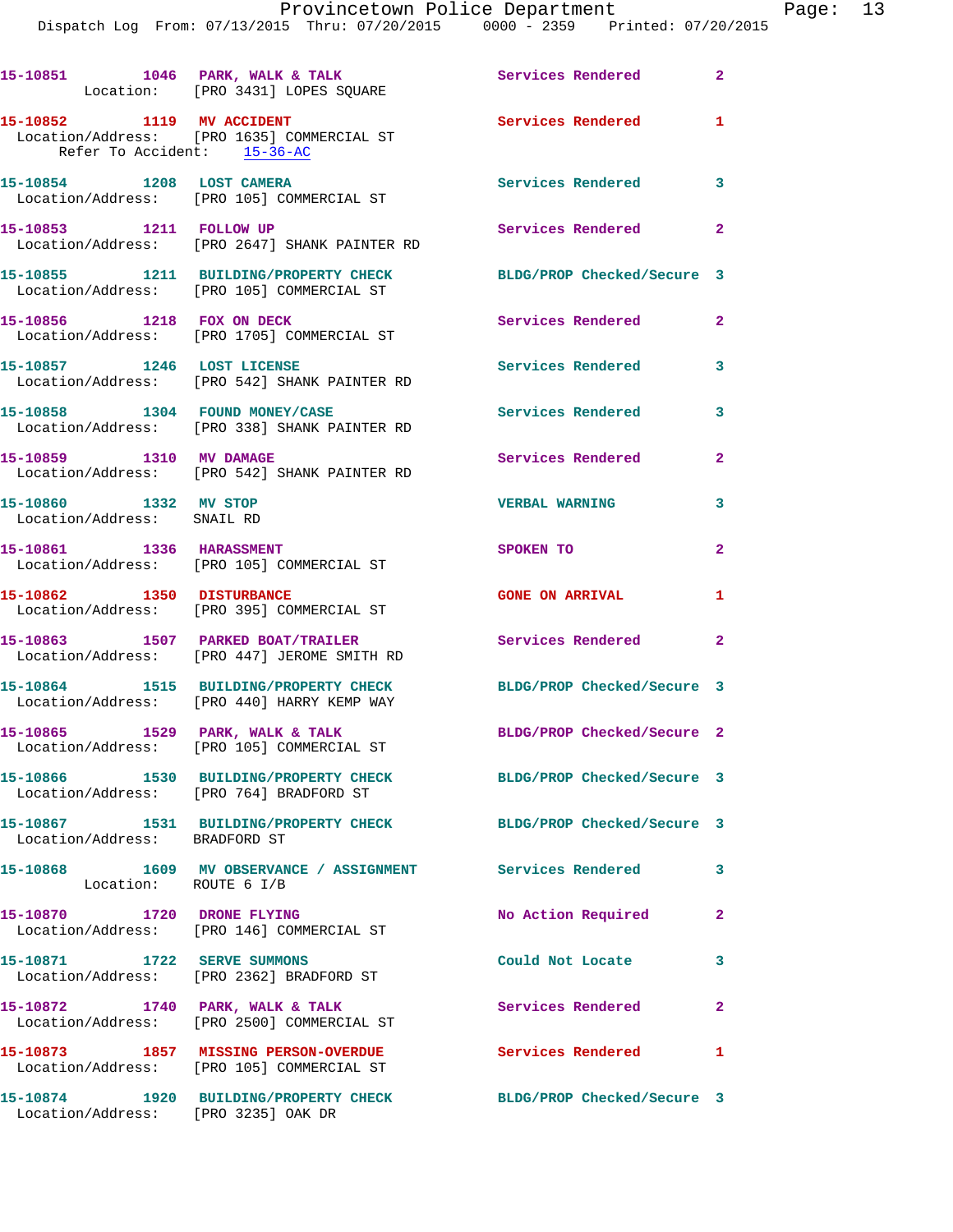|                                                    | Provincetown Police Department                                                                                   |                         |                | Page |
|----------------------------------------------------|------------------------------------------------------------------------------------------------------------------|-------------------------|----------------|------|
|                                                    | Dispatch Log From: 07/13/2015 Thru: 07/20/2015 0000 - 2359 Printed: 07/20/2015                                   |                         |                |      |
|                                                    | 15-10875 1920 COMPLAINT<br>Location/Address: [PRO 146] COMMERCIAL ST                                             | Services Rendered 3     |                |      |
| 15-10876 1927 LOST WALLET                          | Location/Address: [PRO 3259] MACMILLAN WHARF                                                                     | Services Rendered 3     |                |      |
|                                                    | 15-10877 1929 PARKING COMPLAINT / GENERAL Services Rendered<br>Location/Address: [PRO 1558] CONANT ST            |                         | 3              |      |
| Location/Address: [PRO 2513] ROUTE 6               | 15-10879 1945 MV OBSERVANCE / ASSIGNMENT No Action Required 3                                                    |                         |                |      |
|                                                    | 15-10880 1947 WIRES DOWN<br>Location/Address: [PRO 1606] WEBSTER PL                                              | Services Rendered 2     |                |      |
| 15-10881 2005 MV STOP<br>Location/Address: ROUTE 6 |                                                                                                                  | <b>VERBAL WARNING</b> 3 |                |      |
|                                                    | 15-10883 2100 MV DISABLED<br>Location/Address: ALDEN ST + BRADFORD ST                                            | Services Rendered       | $\overline{2}$ |      |
|                                                    | 15-10884 2128 MV STOP<br>Location/Address: [PRO 3296] SHANK PAINTER RD                                           | <b>VERBAL WARNING</b>   | 3              |      |
|                                                    | 15-10885 2134 MV OBSERVANCE / ASSIGNMENT No Action Required 3<br>Location/Address: [PRO 3670] SHANK PAINTER RD   |                         |                |      |
|                                                    | 15-10886 2145 BUILDING/PROPERTY CHECK BLDG/PROP Checked/Secure 3<br>Location/Address: [PRO 2898] JEROME SMITH RD |                         |                |      |
| Location: CENTER ROAM                              | 15-10887 2149 PARK, WALK & TALK NO Action Required 2                                                             |                         |                |      |
|                                                    | 15-10888 2209 MV STOP<br>Location/Address: ROUTE 6 + CONWELL ST                                                  | <b>VERBAL WARNING</b>   | $\mathbf{3}$   |      |
|                                                    | 15-10889 2234 BAR CHECK<br>Location/Address: [PRO 399] COMMERCIAL ST                                             | Services Rendered 2     |                |      |
|                                                    | 15-10890 2332 BUILDING/PROPERTY CHECK BLDG/PROP Checked/Secure 3<br>Location/Address: [PRO 440] HARRY KEMP WAY   |                         |                |      |
| For Date: $07/18/2015$ - Saturday                  |                                                                                                                  |                         |                |      |
|                                                    | 15-10895 0031 LOBBY TRAFFIC                                                                                      | Services Rendered 2 55  |                |      |

|                        | Location/Address: [PRO 542] SHANK PAINTER RD                                                                               |                          |                         |
|------------------------|----------------------------------------------------------------------------------------------------------------------------|--------------------------|-------------------------|
|                        | 15-10897 0058 TRAFFIC CONTROL<br>Location/Address: [PRO 165] COMMERCIAL ST                                                 | <b>Services Rendered</b> | 3                       |
|                        | 15-10899 0130 MEDICAL EMERGENCY <b>ALCOREGIST CONTRACT PATTENT REFUSAL</b><br>Location/Address: [PRO 542] SHANK PAINTER RD |                          |                         |
|                        | 15-10900 0139 DISTURBANCE<br>Location/Address: [PRO 2618] COMMERCIAL ST                                                    | Unfounded                | 1                       |
|                        | 15-10901 0202 MV DISABLED<br>Location/Address: [PRO 2539] RYDER ST EXT                                                     | <b>Services Rendered</b> | $\overline{2}$          |
|                        | 15-10903 0345 BUILDING/PROPERTY CHECK BLDG/PROP Checked/Secure 3<br>Location/Address: [PRO 530] SHANK PAINTER RD           |                          |                         |
|                        | 15-10905 0517 BUILDING/PROPERTY CHECK BLDG/PROP Checked/Secure 3<br>Location/Address: [PRO 105] COMMERCIAL ST              |                          |                         |
|                        | 15-10906 0621 LOOSE DOG<br>Location/Address: [PRO 3259] MACMILLAN WHARF                                                    | No Action Required       | $\overline{2}$          |
| 15-10907 0729 DOG BITE | Location/Address: [PRO 1168] WINTHROP ST                                                                                   | <b>Services Rendered</b> | $\overline{\mathbf{2}}$ |

Page: 14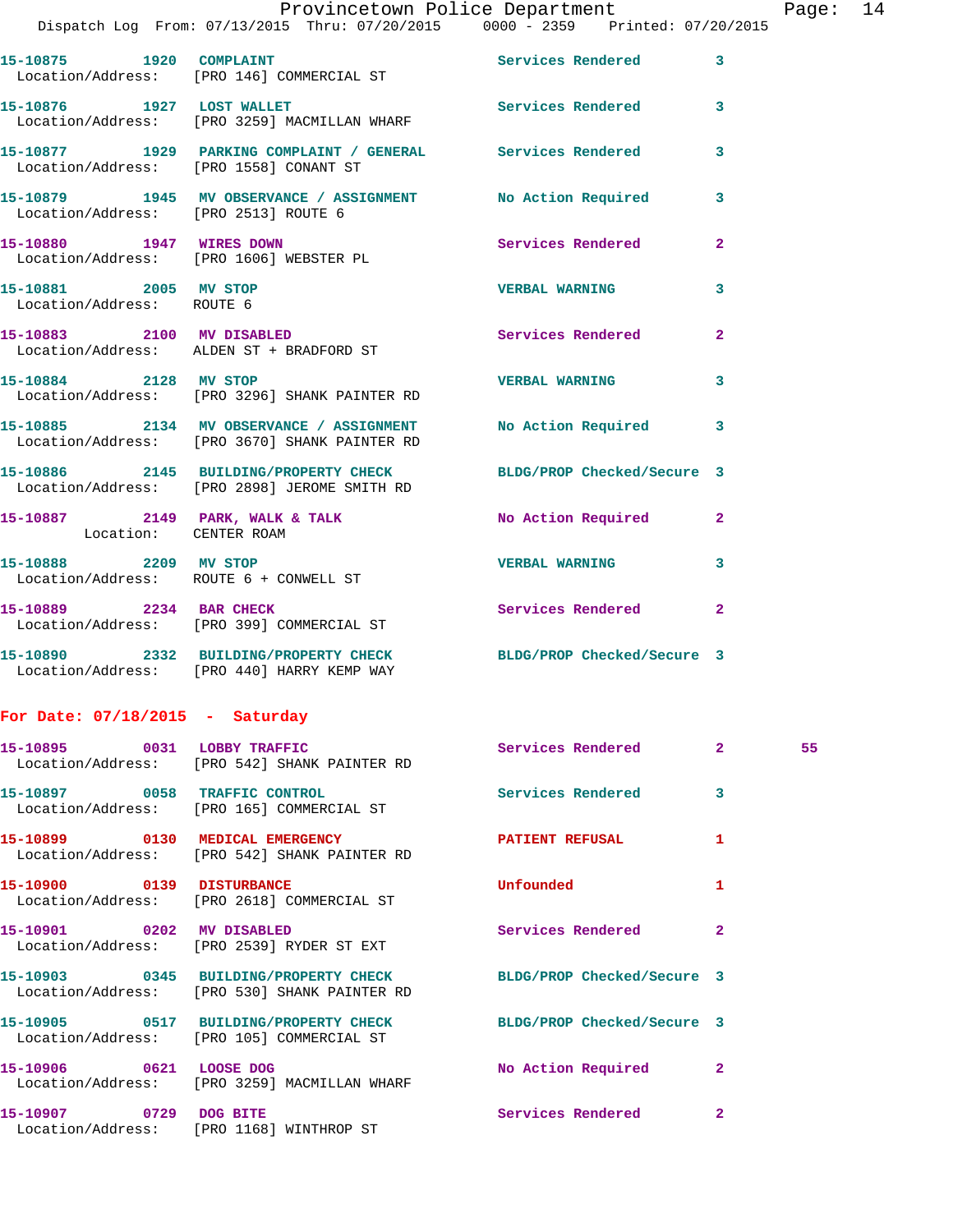|                                                         | 15-10908 0743 BUILDING/PROPERTY CHECK Services Rendered<br>Location/Address: [PRO 526] RYDER ST EXT   |                            | 3              |    |
|---------------------------------------------------------|-------------------------------------------------------------------------------------------------------|----------------------------|----------------|----|
|                                                         | 15-10909 0758 SUBJECT SLEEPING AT ATM<br>Location/Address: [PRO 3193] COMMERCIAL ST                   | <b>Services Rendered</b>   | 3              |    |
| Location/Address: COMMERCIAL ST                         | 15-10910 0808 PARK, WALK & TALK                                                                       | <b>Services Rendered</b>   | $\mathbf{2}$   |    |
| Location/Address: [PRO 3287] ROUTE 6                    | 15-10911 0840 BUILDING/PROPERTY CHECK BLDG/PROP Checked/Secure 3                                      |                            |                |    |
|                                                         | 15-10912 0858 LOST ID BADGE<br>Location/Address: [PRO 542] SHANK PAINTER RD                           | <b>Services Rendered</b>   | 3              |    |
|                                                         | 15-10913 1012 ALARM - GENERAL<br>Location/Address: [PRO 1519] BRADFORD ST                             | <b>Services Rendered</b>   | 1              |    |
|                                                         | 15-10914 1017 BUILDING/PROPERTY CHECK Services Rendered<br>Location/Address: [PRO 3430] COMMERCIAL ST |                            | 3              |    |
|                                                         | 15-10915 1022 ESCORT REQUEST<br>Location/Address: [PRO 57] BRADFORD ST                                | Services Rendered          | $\overline{2}$ |    |
| 15-10916 1038 DOG IN MV                                 | Location/Address: [PRO 3875] COMMERCIAL ST                                                            | Services Rendered          | $\mathbf{2}^-$ | 1. |
| Location/Address: [PRO 3440] ROUTE 6                    | 15-10917 1049 MV OBSERVANCE / ASSIGNMENT Services Rendered                                            |                            | 3              |    |
|                                                         | 15-10918 1054 INJURED RABBIT<br>Location/Address: [PRO 1257] COMMERCIAL ST                            | Services Rendered          | $\mathbf{2}$   | 1  |
|                                                         | 15-10919 1210 BUILDING/PROPERTY CHECK<br>Location/Address: [PRO 105] COMMERCIAL ST                    | BLDG/PROP Checked/Secure 3 |                |    |
| 15-10920 1242 PARKED MVA<br>Refer To Accident: 15-37-AC | Location/Address: [PRO 356] COMMERCIAL ST                                                             | Services Rendered          | 1              |    |
|                                                         | 15-10921 1252 BUILDING/PROPERTY CHECK Services Rendered<br>Location/Address: [PRO 2977] COMMERCIAL ST |                            | 3              |    |
| 15-10922 1316 PARK, WALK & TALK                         | Location/Address: [PRO 105] COMMERCIAL ST                                                             | Services Rendered          | $\mathbf{2}$   |    |
|                                                         | 15-10923 1320 LANDLORD/TENANT<br>Location/Address: [PRO 1916] COURT ST                                | Services Rendered          | $\mathbf{2}$   |    |
| 15-10924 1353 LOST WALLET                               | Location/Address: [PRO 542] SHANK PAINTER RD                                                          | <b>Services Rendered</b>   | 3              |    |
| 15-10925 1408 TRESPASS/TOW                              | Location/Address: [PRO 43] BRADFORD ST                                                                | <b>Vehicle Towed</b>       | $\mathbf{2}$   |    |
| 15-10926 1431 DEHYDRATION                               | Location/Address: [PRO 3121] COMMERCIAL ST                                                            | Transported to Hospital    | ı              |    |
|                                                         | 15-10927 1515 PARK, WALK & TALK<br>Location/Address: [PRO 105] COMMERCIAL ST                          | Services Rendered          | 2              |    |
|                                                         | 15-10928 1536 DISTURBANCE<br>Location/Address: [PRO 527] RYDER ST EXT                                 | SPOKEN TO                  | 1              |    |
| Location/Address: COMMERCIAL ST                         | 15-10930 1552 PARKING COMPLAINT / GENERAL Services Rendered                                           |                            | 3              |    |
|                                                         | 15-10929 1557 MEDICAL EMERGENCY<br>Location/Address: [PRO 2543] MACMILLAN WHARF                       | <b>PATIENT REFUSAL</b>     | 1              |    |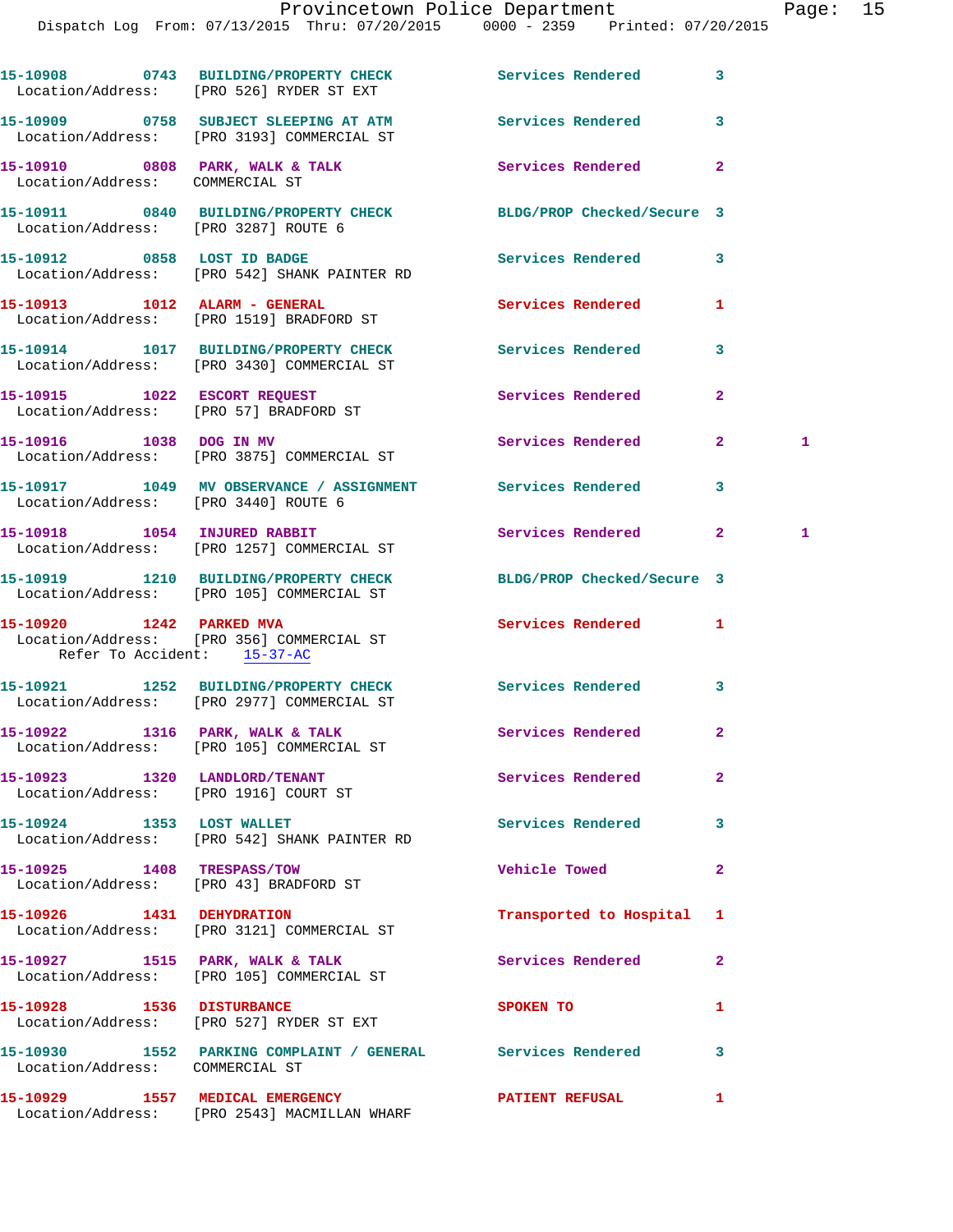|                                       | Provincetown Police Department                                                                             |                            |                |
|---------------------------------------|------------------------------------------------------------------------------------------------------------|----------------------------|----------------|
|                                       | Dispatch Log From: 07/13/2015 Thru: 07/20/2015 0000 - 2359 Printed: 07/20/2015                             |                            |                |
|                                       | 15-10931 1602 SUSPICIOUS ACTIVITY<br>Location/Address: [PRO 2865] COMMERCIAL ST                            | Services Rendered 2        |                |
|                                       | 15-10932 1645 ALARM - GENERAL<br>Location/Address: [PRO 1219] WILLOW DR                                    | BLDG/PROP Checked/Secure 1 |                |
|                                       | 15-10933 1715 MEDICAL EMERGENCY<br>Location/Address: [PRO 146] COMMERCIAL ST                               | Transported to Hospital    | 1              |
|                                       | 15-10934 1719 MV ACCIDENT<br>Location/Address: [PRO 444] HIGH POLE HILL                                    | No Action Required         | 1              |
|                                       | 15-10935 1719 911 GENERAL/HANGUP<br>Location/Address: [PRO 63] BRADFORD ST EXT                             | <b>Services Rendered</b>   | 1              |
| Location/Address: [PRO 1662] PEARL ST | 15-10936 1723 MEDICAL EMERGENCY/EYE PATIENT REFUSAL                                                        |                            | 1              |
|                                       | 15-10937 1755 PARADE/MOTORCYCLES<br>Location/Address: [PRO 57] BRADFORD ST                                 | <b>Services Rendered</b>   | $\overline{2}$ |
|                                       | 15-10938 1755 PARKING COMPLAINT / GENERAL Services Rendered<br>Location/Address: [PRO 2489] BRADFORD ST    |                            | 3              |
| 15-10939 1814 ANIMAL CALL             | Location/Address: [PRO 285] COMMERCIAL ST                                                                  | <b>GONE ON ARRIVAL</b>     | $\overline{2}$ |
|                                       | 15-10940 1820 MV COMPLAINT<br>Location/Address: CONANT ST + COMMERCIAL ST                                  | Services Rendered          | $\overline{a}$ |
| 15-10943 1906 HAZARDS/GRAVEL          | Location/Address: [PRO 547] COMMERCIAL ST                                                                  | Could Not Locate           | $\overline{2}$ |
| Location/Address: [PRO 571] ALDEN ST  | 15-10945 1931 BUILDING/PROPERTY CHECK                                                                      | BLDG/PROP Checked/Secure 3 |                |
|                                       | 15-10946 1934 PARK, WALK & TALK<br>Location/Address: [PRO 105] COMMERCIAL ST                               | Services Rendered          | $\overline{2}$ |
|                                       | 15-10947 1954 FOUND WALLET/RETURNED<br>Location/Address: [PRO 274] COMMERCIAL ST                           | Could Not Locate           | 3              |
| 15-10948 2005 MV HIT & RUN            | Location/Address: [PRO 1992] COMMERCIAL ST<br>Refer To Arrest: 15-184-AR                                   | Arrest(s) Made             | $\mathbf{2}$   |
|                                       | 15-10949 2044 MEDICAL EMERGENCY/GASTRIC<br>Location/Address: [PRO 350] COMMERCIAL ST                       | Transported to Hospital    | 1              |
|                                       | 15-10950 2053 COMPLAINT/FIREWORKS<br>Location/Address: [PRO 1197] BRADFORD ST                              | <b>Services Rendered</b>   | 3              |
|                                       | 15-10951 2104 MEDICAL EMERGENCY/HIVES<br>Location/Address: [PRO 357] COMMERCIAL ST                         | <b>PATIENT REFUSAL</b>     | 1              |
|                                       | 15-10952 2107 TAXI CALLS/COMPLAINTS<br>Location/Address: [PRO 542] SHANK PAINTER RD                        | Services Rendered          | $\mathbf{2}$   |
|                                       | 15-10953 2116 COMPLAINT - STREET PERFORMERS Services Rendered<br>Location/Address: [PRO 105] COMMERCIAL ST |                            | 3              |
|                                       | 15-10954 2122 ANIMAL CALL/DOGS IN M/V<br>Location/Address: PRINCE ST + CUDWORTH ST                         | Services Rendered          | $\mathbf{2}$   |
| 15-10955 2127 NOISE COMPLAINT         | Location/Address: [PRO 2479] ROUTE 6                                                                       | Services Rendered          | 3              |
|                                       | 15-10956 2207 SUSPICIOUS ACTIVITY<br>Location/Address: [PRO 526] RYDER ST EXT                              | <b>GONE ON ARRIVAL</b>     | $\overline{a}$ |
| 15-10957 2211 SERVE SUMMONS           |                                                                                                            | Services Rendered          | 3              |

Page: 16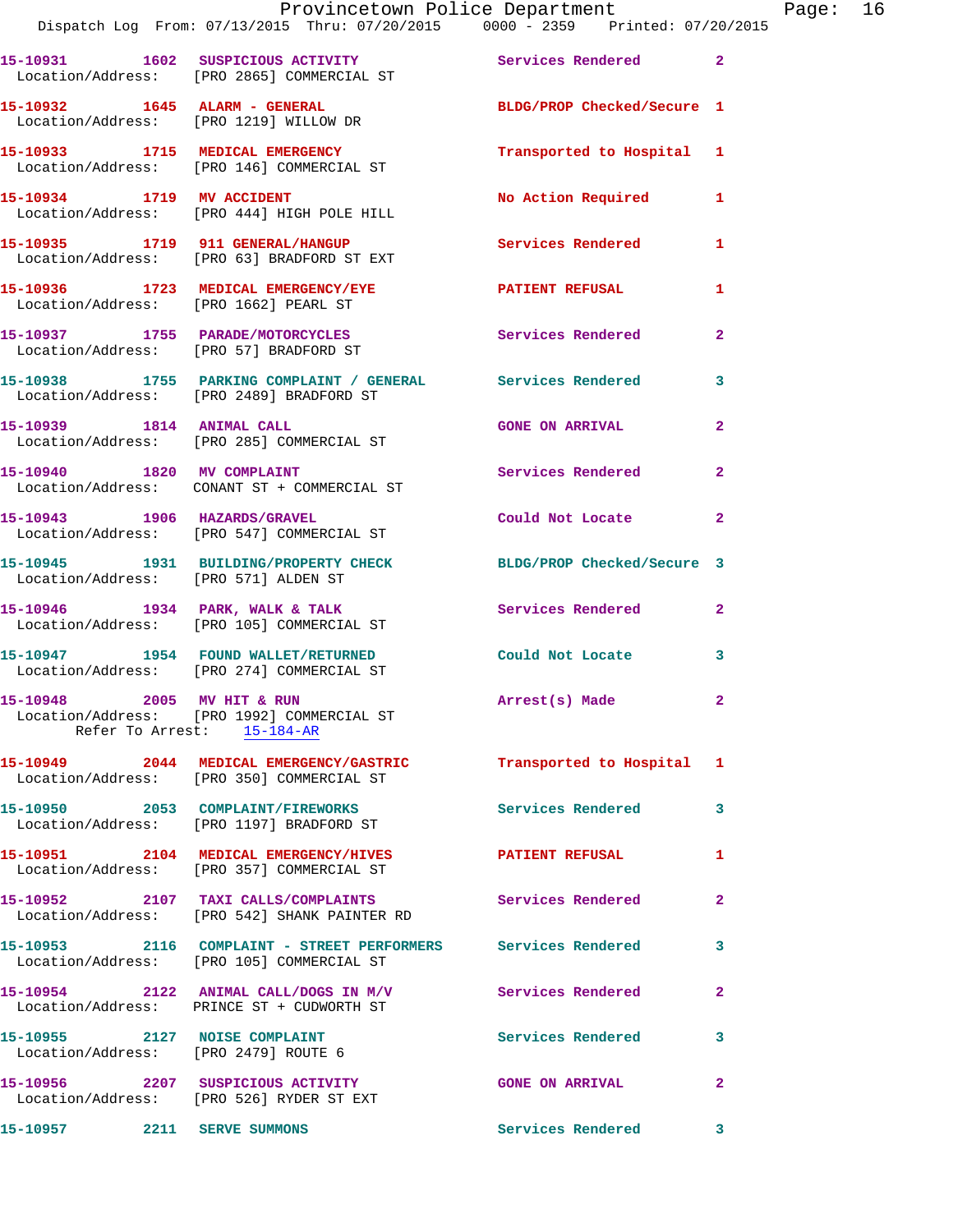|                                                             | Provincetown Police Department<br>Dispatch Log From: 07/13/2015 Thru: 07/20/2015 0000 - 2359 Printed: 07/20/2015       |                            |              | Page: 17     |  |
|-------------------------------------------------------------|------------------------------------------------------------------------------------------------------------------------|----------------------------|--------------|--------------|--|
|                                                             | Location/Address: [PRO 2362] BRADFORD ST                                                                               |                            |              |              |  |
|                                                             | 15-10959 2302 MV HIT & RUN<br>Location/Address: [PRO 2750] COMMERCIAL ST                                               | Services Rendered 2        |              |              |  |
|                                                             | 15-10961 2319 NOISE COMPLAINT<br>Location/Address: [PRO 3117] COMMERCIAL ST                                            | LICENSING/NO ACTION 3      |              |              |  |
|                                                             | 15-10962 2335 BUILDING/PROPERTY CHECK BLDG/PROP Checked/Secure 3<br>Location/Address: [PRO 530] SHANK PAINTER RD       |                            |              |              |  |
|                                                             | 15-10964 2339 MV OBSERVANCE / ASSIGNMENT Services Rendered 3<br>Location/Address: SHANK PAINTER RD + CAPTAIN BERTIE RD |                            |              |              |  |
| 15-10965 2345 BAR CHECK                                     | Location/Address: [PRO 3236] COMMERCIAL ST                                                                             | LICENSING/NO ACTION        | $\mathbf{2}$ |              |  |
|                                                             | 15-10966 2349 PARK, WALK & TALK (2008) Services Rendered 2<br>Location/Address: [PRO 300] COMMERCIAL ST                |                            |              |              |  |
| For Date: $07/19/2015$ - Sunday                             |                                                                                                                        |                            |              |              |  |
|                                                             | 15-10967 0010 BUILDING/PROPERTY CHECK BLDG/PROP Checked/Secure 3<br>Location/Address: [PRO 175] COMMERCIAL ST          |                            |              |              |  |
|                                                             | 15-10968 0013 FOUND KEY<br>Location/Address: [PRO 175] COMMERCIAL ST                                                   | Services Rendered 3        |              |              |  |
|                                                             | 15-10969 0023 MV STOP<br>Location/Address: HANCOCK ST + BRADFORD ST                                                    | <b>VERBAL WARNING</b>      | 3            |              |  |
|                                                             | 15-10970 0031 BAR CHECK<br>Location/Address: [PRO 208] COMMERCIAL ST                                                   | LICENSING/NO ACTION        | $\mathbf{2}$ |              |  |
| 15-10971 0037 MV STOP                                       | Location/Address: HANCOCK ST + BRADFORD ST                                                                             | <b>VERBAL WARNING</b>      | $\mathbf{3}$ |              |  |
|                                                             | 15-10973 0044 BUILDING/PROPERTY CHECK BLDG/PROP Checked/Secure 3<br>Location/Address: [PRO 1780] JOHNSON ST            |                            |              |              |  |
|                                                             | 15-10974 0051 LOBBY TRAFFIC<br>Location/Address: [PRO 542] SHANK PAINTER RD                                            | Services Rendered 2        |              | 22           |  |
|                                                             | 15-10976 0059 TRAFFIC CONTROL<br>Location/Address: GOSNOLD ST + COMMERCIAL ST                                          | Services Rendered          | 3            |              |  |
|                                                             | 15-10978 0133 DISTURBANCE<br>Location/Address: FREEMAN ST + COMMERCIAL ST                                              | Services Rendered 1        |              | $\mathbf{2}$ |  |
| 15-10980 0216 MV STOP<br>Refer To Summons: 15-187-AR        | Location/Address: BRADFORD ST + PEARL ST                                                                               | <b>VERBAL WARNING</b>      | 3            |              |  |
| 15-10982 0423 ILLEGAL DUMPING<br>Location/Address: SNAIL RD |                                                                                                                        | <b>Services Rendered</b> 2 |              |              |  |
|                                                             | 15-10983 0450 BUILDING/PROPERTY CHECK BLDG/PROP Checked/Secure 3<br>Location/Address: [PRO 440] HARRY KEMP WAY         |                            |              |              |  |
|                                                             | 15-10984 0515 BUILDING/PROPERTY CHECK BLDG/PROP Checked/Secure 3<br>Location/Address: [PRO 1778] SHANK PAINTER RD      |                            |              |              |  |
| Location/Address: SNAIL RD                                  | 15-10985 0515 BUILDING/PROPERTY CHECK BLDG/PROP Checked/Secure 3                                                       |                            |              |              |  |
|                                                             | 15-10986 0553 BUILDING/PROPERTY CHECK BLDG/PROP Checked/Secure 3<br>Location/Address: [PRO 2543] MACMILLAN WHARF       |                            |              |              |  |
|                                                             | 15-10987 0729 FLIGHT COVERAGE<br>Location/Address: [PRO 516] RACE POINT RD                                             | Services Rendered 2        |              |              |  |
|                                                             |                                                                                                                        |                            |              |              |  |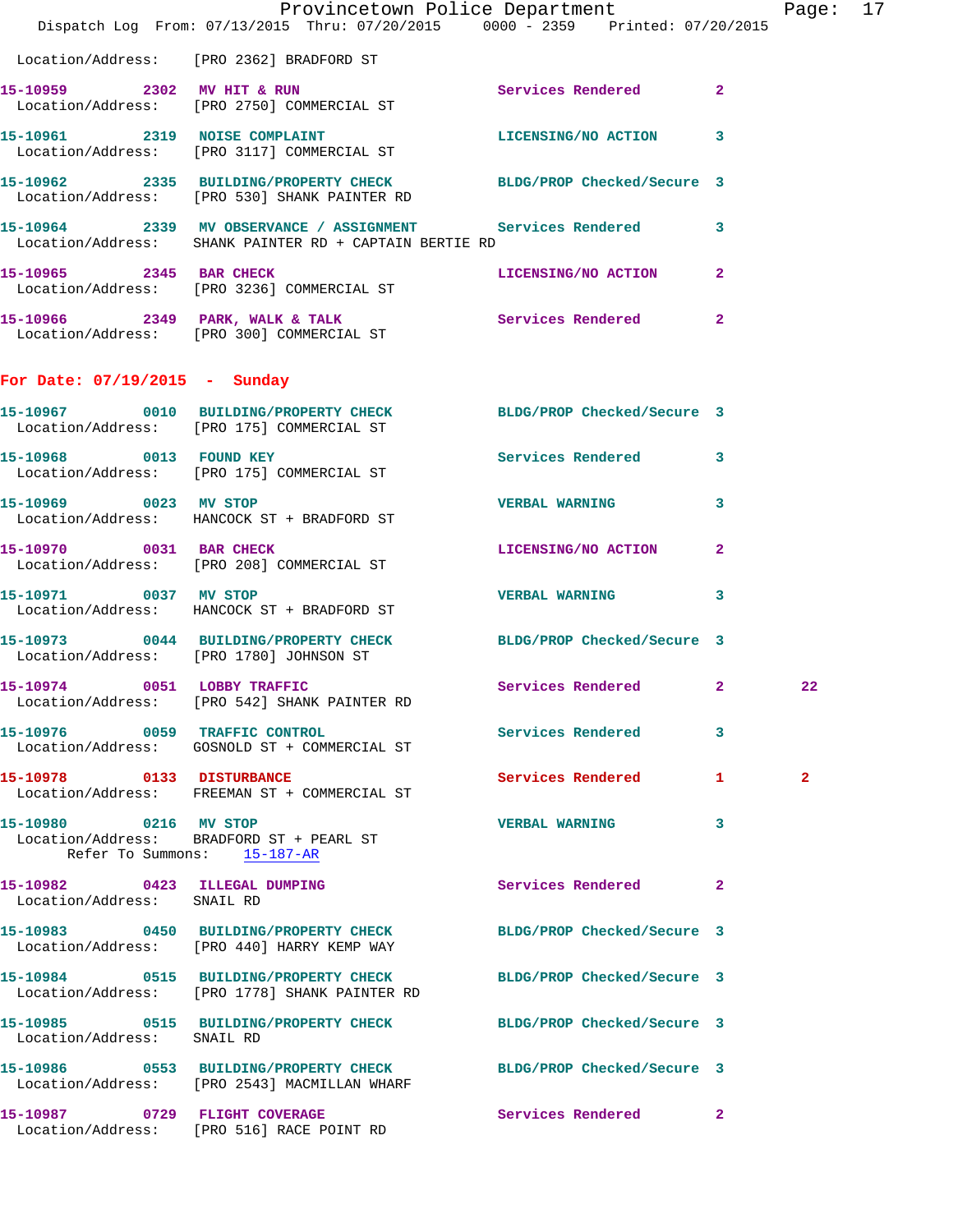|                                    | 15-10988 0905 BUILDING/PROPERTY CHECK<br>Location/Address: [PRO 2898] JEROME SMITH RD                           | Services Rendered 3        |                         |
|------------------------------------|-----------------------------------------------------------------------------------------------------------------|----------------------------|-------------------------|
|                                    | 15-10989 0905 MEDICAL EMERGENCY<br>Location/Address: [PRO 2174] COMMERCIAL ST                                   | Transported to Hospital 1  |                         |
|                                    | 15-10990 0953 MEDICAL EMERGENCY/DOT<br>Location/Address: [PRO 440] HARRY KEMP WAY                               | Transported to Hospital 1  |                         |
| 15-10991 1013 LOST WALLET          | Location/Address: [PRO 105] COMMERCIAL ST                                                                       | Services Rendered          | 3                       |
| 15-10992 1018 COMPLAINT            | Location/Address: [PRO 395] COMMERCIAL ST                                                                       | SPOKEN TO                  | 3                       |
|                                    | 15-10994 1030 LOST AMEX CARD<br>Location/Address: [PRO 105] COMMERCIAL ST                                       | <b>Services Rendered</b>   | 3                       |
|                                    | 15-10995 1124 NOISE COMPLAINT<br>Location/Address: [PRO 3194] COMMERCIAL ST                                     | Peace Restored             | 3                       |
|                                    | 15-10996 1151 PARKING COMPLAINT / GENERAL Services Rendered<br>Location/Address: RYDER ST + COMMERCIAL ST       |                            | 3                       |
|                                    | 15-10997 1151 BUILDING/PROPERTY CHECK<br>Location/Address: [PRO 3430] COMMERCIAL ST                             | Services Rendered          | 3                       |
|                                    | 15-10998 1159 MEDICAL EMERGENCY/SEIZURE<br>Location/Address: [PRO 2543] MACMILLAN WHARF                         | PATIENT REFUSAL            | 1                       |
| 15-10999 1209 COMPLAINT            | Location/Address: [PRO 537] SHANK PAINTER RD                                                                    | SPOKEN TO                  | 3                       |
|                                    | 15-11000 1210 LOST IPHONE & WALLET<br>Location/Address: [PRO 146] COMMERCIAL ST                                 | <b>Services Rendered</b>   | 3                       |
| Refer To Arrest: 15-188-AR         | 15-11001 1250 HARASSMENT/ARREST<br>Location/Address: [PRO 2156] COMMERCIAL ST                                   | Arrest(s) Made             | $\mathbf{2}$            |
| 15-11002 1300 ANIMAL CALL          | Location/Address: [PRO 2037] COMMERCIAL ST                                                                      | Services Rendered 2        |                         |
| Location/Address: [WEL] HASKELL RD | 15-11003 1300 LOST BROWN POCKETBOOK                                                                             | Services Rendered          | 3                       |
| Location/Address: [PRO 2] ALDEN ST | 15-11004 1359 HAZARDS/GLASS IN ROAD                                                                             | Removed Hazard             | $\mathbf{2}$            |
|                                    | 15-11005 1444 MEDICAL EMERGENCY/ABDOMINAL Transported to Hospital 1<br>Location/Address: [PRO 3313] STANDISH ST |                            |                         |
| 15-11007 1542 ACCOLADES            |                                                                                                                 | No Action Required         | $\overline{\mathbf{3}}$ |
| 15-11008    1610    ALARM - FIRE   | Location/Address: [PRO 539] SHANK PAINTER RD                                                                    | No Action Required         | 1                       |
| 15-11009 1612 LOST WALLET          | Location/Address: [PRO 542] SHANK PAINTER RD                                                                    | Services Rendered          | 3                       |
|                                    | 15-11010 1647 OPERATOR OF M/V SUSPICIOUS<br>Location/Address: [PRO 3296] SHANK PAINTER RD                       | No Action Required         | $\mathbf{2}$            |
|                                    | 15-11031 1700 FOUND VTECH KIDIZOOM CAMERA<br>Location/Address: [PRO 542] SHANK PAINTER RD                       | <b>Services Rendered</b>   | $\overline{\mathbf{3}}$ |
| 15-11011 1719 MISSING PERSON       | Location/Address: CONANT ST + COMMERCIAL ST                                                                     | Taken to Family/Guardian 1 |                         |
| 15-11012 1722 LOST IPHONE 6        |                                                                                                                 | Services Rendered          | 3                       |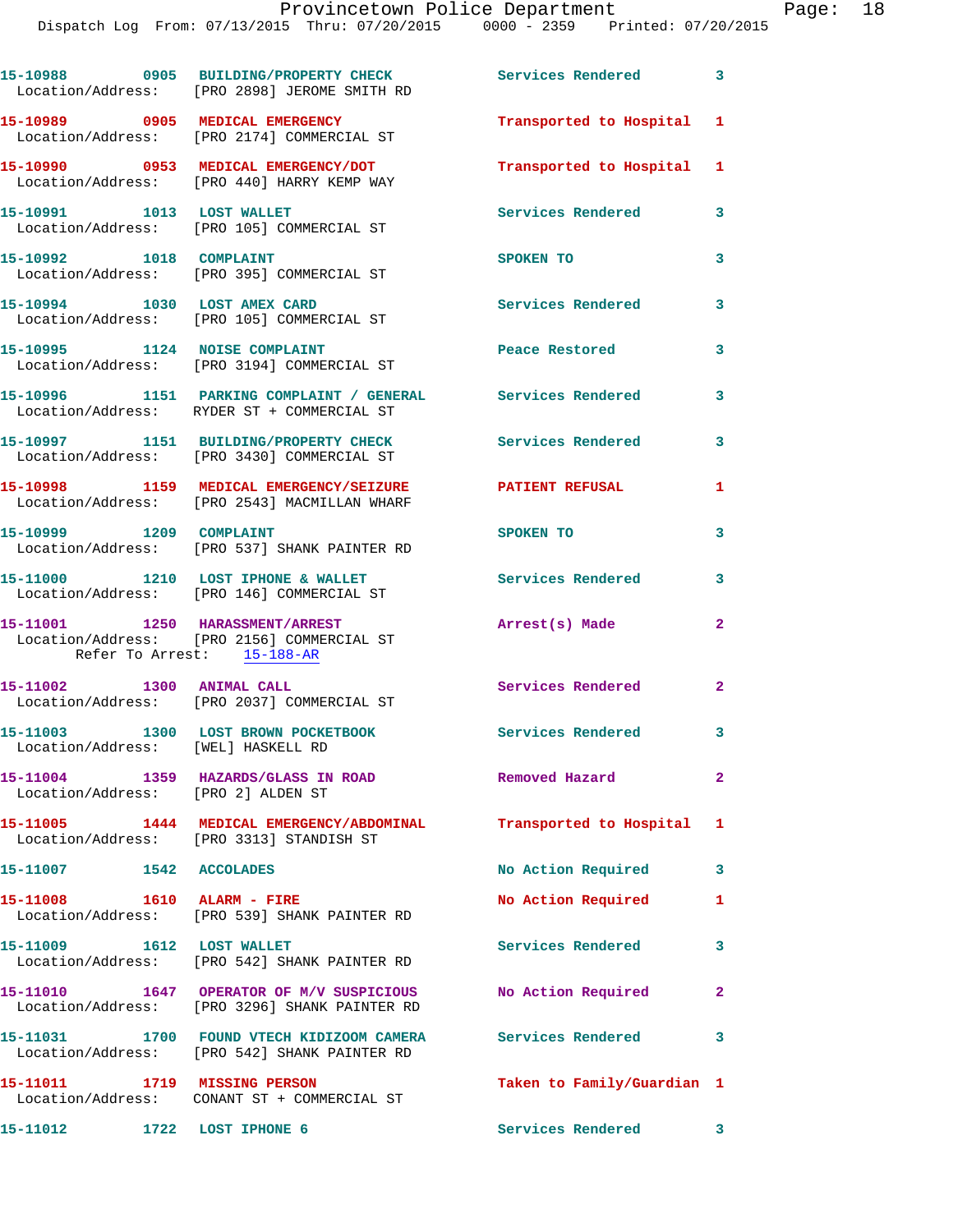|                                                               | Provincetown Police Department<br>Dispatch Log From: 07/13/2015 Thru: 07/20/2015 0000 - 2359 Printed: 07/20/2015 |                            |              |
|---------------------------------------------------------------|------------------------------------------------------------------------------------------------------------------|----------------------------|--------------|
|                                                               | Location/Address: [PRO 542] SHANK PAINTER RD                                                                     |                            |              |
|                                                               | 15-11013 1726 MV COMPLAINT<br>Location/Address: [PRO 2559] COMMERCIAL ST                                         | Taken/Referred to Other    | $\mathbf{2}$ |
| 15-11014 1729 COMPLAINT                                       | Location/Address: [PRO 3670] SHANK PAINTER RD                                                                    | Services Rendered          | 3            |
|                                                               | 15-11015 1745 WELL BEING CHECK<br>Location/Address: [PRO 1174] WINTHROP ST                                       | SPOKEN TO                  | 3            |
|                                                               | 15-11016 1841 MEDICAL EMERGENCY/DIZZY PATIENT REFUSAL<br>Location/Address: [PRO 542] SHANK PAINTER RD            |                            | 1            |
| 15-11017 1913 MV STOP                                         | Location/Address: [PRO 1507] BRADFORD ST                                                                         | <b>VERBAL WARNING</b>      | 3            |
|                                                               | 15-11018 1915 BUILDING/PROPERTY CHECK BLDG/PROP Checked/Secure 3<br>Location/Address: [PRO 3317] CEMETERY RD     |                            |              |
| 15-11020 1923 COMPLAINT                                       | Location/Address: [PRO 2704] COMMERCIAL ST                                                                       | Services Rendered          | 3            |
| 15-11021 1939 TRAFFIC CONTROL<br>Location/Address: KENDALL LN |                                                                                                                  | Services Rendered          | 3            |
|                                                               | 15-11022 1940 TRESPASS<br>Location/Address: [PRO 105] COMMERCIAL ST                                              | <b>Services Rendered</b>   | $\mathbf{2}$ |
|                                                               | 15-11023 2020 ANIMAL CALL/DOG IN CAR Services Rendered<br>Location/Address: [PRO 75] CAPTAIN BERTIES WAY         |                            | $\mathbf{2}$ |
|                                                               | 15-11024 2023 PARK, WALK & TALK<br>Location/Address: [PRO 105] COMMERCIAL ST                                     | Services Rendered          | $\mathbf{2}$ |
|                                                               | 15-11025 2030 PARKING COMPLAINT / GENERAL GONE ON ARRIVAL<br>Location/Address: BRADFORD ST + ALDEN ST            |                            | 3            |
|                                                               | 15-11026 2104 BUILDING/PROPERTY CHECK BLDG/PROP Checked/Secure 3<br>Location/Address: [PRO 182] COMMERCIAL ST    |                            |              |
|                                                               | 15-11027 2105 BUILDING/PROPERTY CHECK<br>Location/Address: [PRO 516] RACE POINT RD                               | BLDG/PROP Checked/Secure 3 |              |
|                                                               | 15-11028 2159 BUILDING/PROPERTY CHECK<br>Location/Address: [PRO 1638] COMMERCIAL ST                              | BLDG/PROP Checked/Secure 3 |              |
|                                                               | 15-11029 2209 MEDICAL EMERGENCY<br>Location/Address: [PRO 1896] WINSLOW ST                                       | Transported to Hospital    | ı            |
|                                                               | 15-11030 2210 BY-LAW VIOLATION/SLEEPING<br>Location/Address: [PRO 105] COMMERCIAL ST                             | SPOKEN TO                  | $\mathbf{2}$ |
|                                                               | 15-11032 2311 BUILDING/PROPERTY CHECK<br>Location/Address: [PRO 385] COMMERCIAL ST                               | BLDG/PROP Checked/Secure 3 |              |
| 15-11033 2321 FOUND WALLET                                    | Location/Address: [PRO 204] COMMERCIAL ST                                                                        | Services Rendered          | 3            |
|                                                               | 15-11034 2330 BUILDING/PROPERTY CHECK<br>Location/Address: [PRO 3489] COMMERCIAL ST                              | BLDG/PROP Checked/Secure 3 |              |
|                                                               | 15-11035 2345 BUILDING/PROPERTY CHECK<br>Location/Address: [PRO 444] HIGH POLE HILL                              | BLDG/PROP Checked/Secure 3 |              |
|                                                               | 15-11036  2359  ALARM - GENERAL<br>Location/Address: [PRO 1957] COMMERCIAL ST                                    | False Alarm                | 1            |

**For Date: 07/20/2015 - Monday**

Page:  $19$ <br> $15$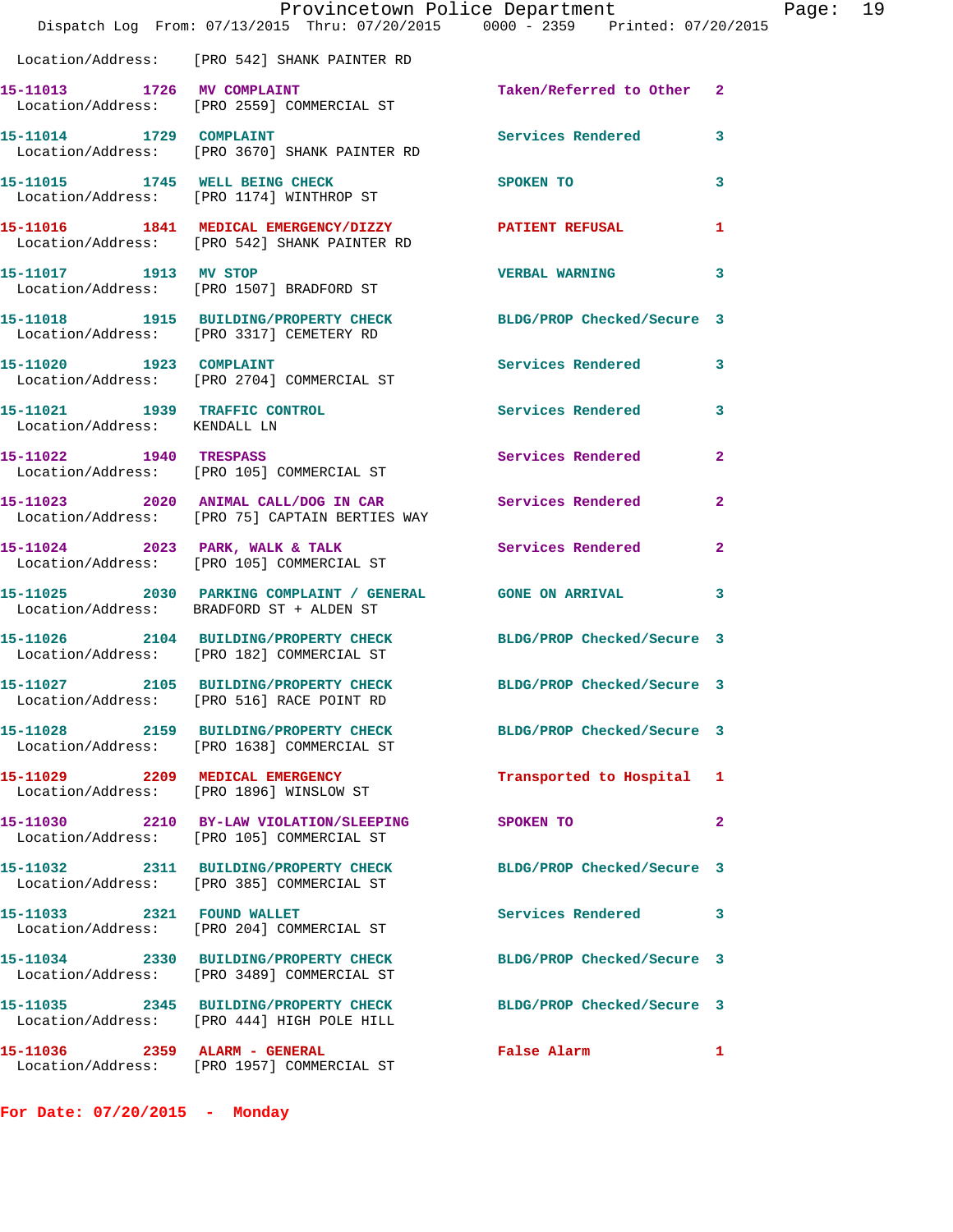|                                        | Dispatch Log From: 07/13/2015 Thru: 07/20/2015 0000 - 2359 Printed: 07/20/2015                                 | Provincetown Police Department |              | Page: 20 |  |
|----------------------------------------|----------------------------------------------------------------------------------------------------------------|--------------------------------|--------------|----------|--|
|                                        | 15-11037 0006 MV OBSERVANCE / ASSIGNMENT Services Rendered 3<br>Location/Address: [PRO 2818] CONWELL ST        |                                |              |          |  |
| 15-11038 0014 MV STOP                  | Location/Address: [PRO 3004] BRADFORD ST                                                                       | <b>VERBAL WARNING 3</b>        |              |          |  |
|                                        | 15-11039 0014 LOBBY TRAFFIC<br>Location/Address: [PRO 542] SHANK PAINTER RD                                    | Services Rendered              | $\mathbf{2}$ |          |  |
|                                        | 15-11040 0031 BUILDING/PROPERTY CHECK BLDG/PROP Checked/Secure 3<br>Location/Address: [PRO 1952] COMMERCIAL ST |                                |              |          |  |
|                                        | 15-11041 0044 DISTURBANCE<br>Location/Address: [PRO 1504] BRADFORD ST                                          | <b>Unfounded</b>               | -1           |          |  |
|                                        | 15-11044 0045 BUILDING/PROPERTY CHECK BLDG/PROP Checked/Secure 3<br>Location/Address: [PRO 175] COMMERCIAL ST  |                                |              |          |  |
| Location/Address: [PRO 500] OAK DR     | 15-11042 0130 BUILDING/PROPERTY CHECK BLDG/PROP Checked/Secure 3                                               |                                |              |          |  |
|                                        | 15-11043 0130 NOISE COMPLAINT<br>Location/Address: [PRO 1504] BRADFORD ST                                      | Services Rendered 3            |              |          |  |
|                                        | 15-11045 0138 MV OBSERVANCE / ASSIGNMENT Services Rendered 3<br>Location/Address: [PRO 2494] BRADFORD ST       |                                |              |          |  |
|                                        | 15-11046 0152 BUILDING/PROPERTY CHECK<br>Location/Address: [PRO 2898] JEROME SMITH RD                          | BLDG/PROP Checked/Secure 3     |              |          |  |
|                                        | 15-11048 0217 BUILDING/PROPERTY CHECK BLDG/PROP Checked/Secure 3<br>Location/Address: [PRO 2539] RYDER ST EXT  |                                |              |          |  |
| Location/Address: [PRO 446] HOWLAND ST | 15-11050 0416 BUILDING/PROPERTY CHECK BLDG/PROP Checked/Secure 3                                               |                                |              |          |  |
| 15-11051 0449 MV STOP                  | Location/Address: [PRO 58] BRADFORD ST                                                                         | VERBAL WARNING 3               |              |          |  |
|                                        | 15-11052 0543 BUILDING/PROPERTY CHECK BLDG/PROP Checked/Secure 3<br>Location/Address: [PRO 1638] COMMERCIAL ST |                                |              |          |  |
|                                        | 15-11053 0550 BUILDING/PROPERTY CHECK<br>Location/Address: [PRO 3609] COMMERCIAL ST                            | BLDG/PROP Checked/Secure 3     |              |          |  |
|                                        | 15-11055 0659 ALARM - FIRE<br>Location/Address: [PRO 1615] BANGS ST                                            | Services Rendered 1            |              |          |  |
| 15-11056 0720 MEDICAL EMERGENCY        | Location/Address: [PRO 969] KINGS WAY                                                                          | Transported to Hospital 1      |              |          |  |
|                                        | 15-11061 0730 LOST FL LICENSE<br>Location/Address: [PRO 542] SHANK PAINTER RD                                  | <b>Services Rendered</b>       | 3            |          |  |
|                                        | 15-11057 0743 ANIMAL CALL/FOX<br>Location/Address: [PRO 2436] CENTER ST                                        | GONE ON ARRIVAL 2              |              |          |  |
|                                        | 15-11059 0800 BUILDING/PROPERTY CHECK<br>Location/Address: [PRO 105] COMMERCIAL ST                             | BLDG/PROP Checked/Secure 3     |              |          |  |
|                                        | 15-11058 0823 BUILDING/PROPERTY CHECK Services Rendered 3<br>Location/Address: [PRO 248] COMMERCIAL ST         |                                |              |          |  |
| 15-11060 0830 COURT                    | Location/Address: [PRO 542] SHANK PAINTER RD                                                                   | No Action Required             | 3            |          |  |
| 15-11062 0913 ALARM - GENERAL          | Location/Address: [PRO 1202] COMMERCIAL ST                                                                     | Services Rendered              | 1            |          |  |
| 15-11063 0951 COMPLAINT                |                                                                                                                | SPOKEN TO                      | $\mathbf{3}$ |          |  |

Location/Address: [PRO 542] SHANK PAINTER RD